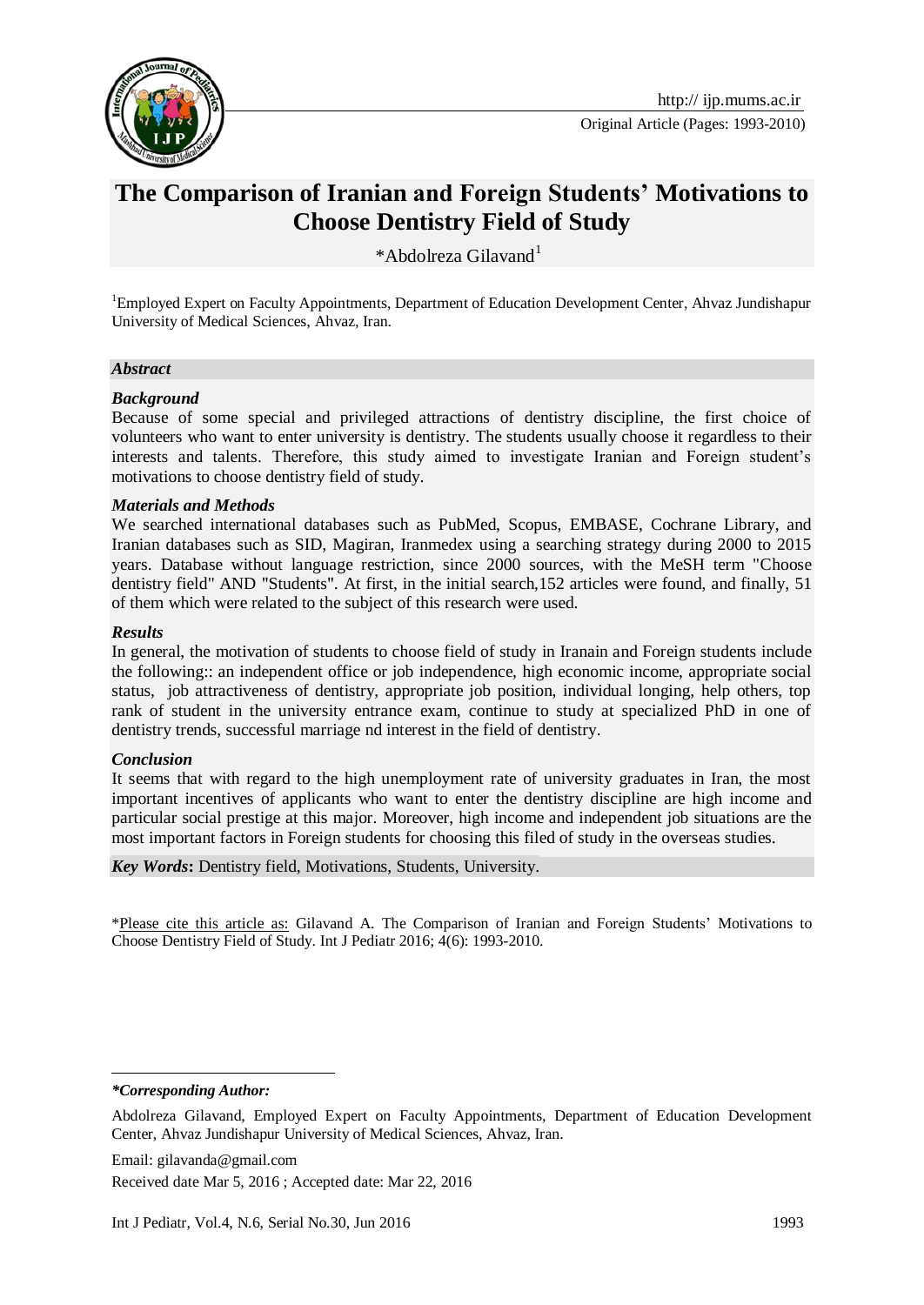## **1- INTRODUCTION**

 Everyone has experienced selection in his life. The choosing moments are key moments; because an individual makes his fate by making decisions about a method or a specific phenomenon. With a right choice one can utilize the resources (material, financial, human and informational) in an appropriate manner and prevents the waste of resources. Choosing a field of study is also important; because, a wrong choice causes a decrease in a country's scientific level, waste of human and economic resources, incuriosity and lack of student motivation toward social issues and mental disorders in the student's personal and social life. The career choice is a multifaceted and complex process that affects all spheres of life, and is one of the most important decisions throughout a person's life. Everyone tries to choose a career in the community that in addition to supply his material needs, it could satisfy him/her psychologically (1).

In the past, the majority of students were turning to the dental profession with an idealistic vision; while with change in societies, the young generation's attitude in choosing a career has changed and the inclusion criteria to the discipline to a large extent has been affected by social and economic factors (2-5), but with respect to the fact that due to the long period of education and high costs career change is rarely possible for dentists and those who for whatever reason are not suitable for the profession, suffer from it (6). According to Chambers' report, 20-50 percent of dentists would not choose the dental profession in the event of further chance for choosing a job (7).

In recent decades more attention has been paid to the critical role of dentistry and medical disciplines in protecting and promoting the health of all classes of people in different societies. Additionally,

political, social and economic changes have had a positive impact on the promotion of health care workers' position in the community (8). Studies have shown that dental students, because of lack of concern for employment after graduation, are in better mental state compared to other students (9). Studies have also shown that there is a relationship between academic achievement and mental health (10). The previous studies have shown that in addition to various incentives for entrance of students to dentistry, there are some differences in student incentives considering underlying factors such as gender, race and educational level of parents (11). According to study findings in Brazil which has the largest number of dentistry graduates in the world, it was found that the causes and motivation of the students in choosing the discipline is not fixed and has been influenced by environmental and internal factors (12-14). One of the significant aspects of Iran's ancient civilization is pay due attention to the medical knowledge the turning point of which is establishment and development of Academy of Gondishapur (GS) in Khuzestan province of Iran in 1745 (271 AD) (15).

The development in countries' medical education system is one of the main policies of the Ministry of Health and Medical Education of the Islamic Republic of Iran. Therefore, paying attention to innate incentives of the system is proposed along with other existing developments. Choosing the educational course and job are among the behaviors that are performed with regard to the motivations, that their transposition is not the same for all and even between males and females; on the other hand in order to provide appropriate platform and background for employment in appropriate jobs, studying and investigating individual's characteristics, talents and desires seem to be necessary. (16). In Iran, because of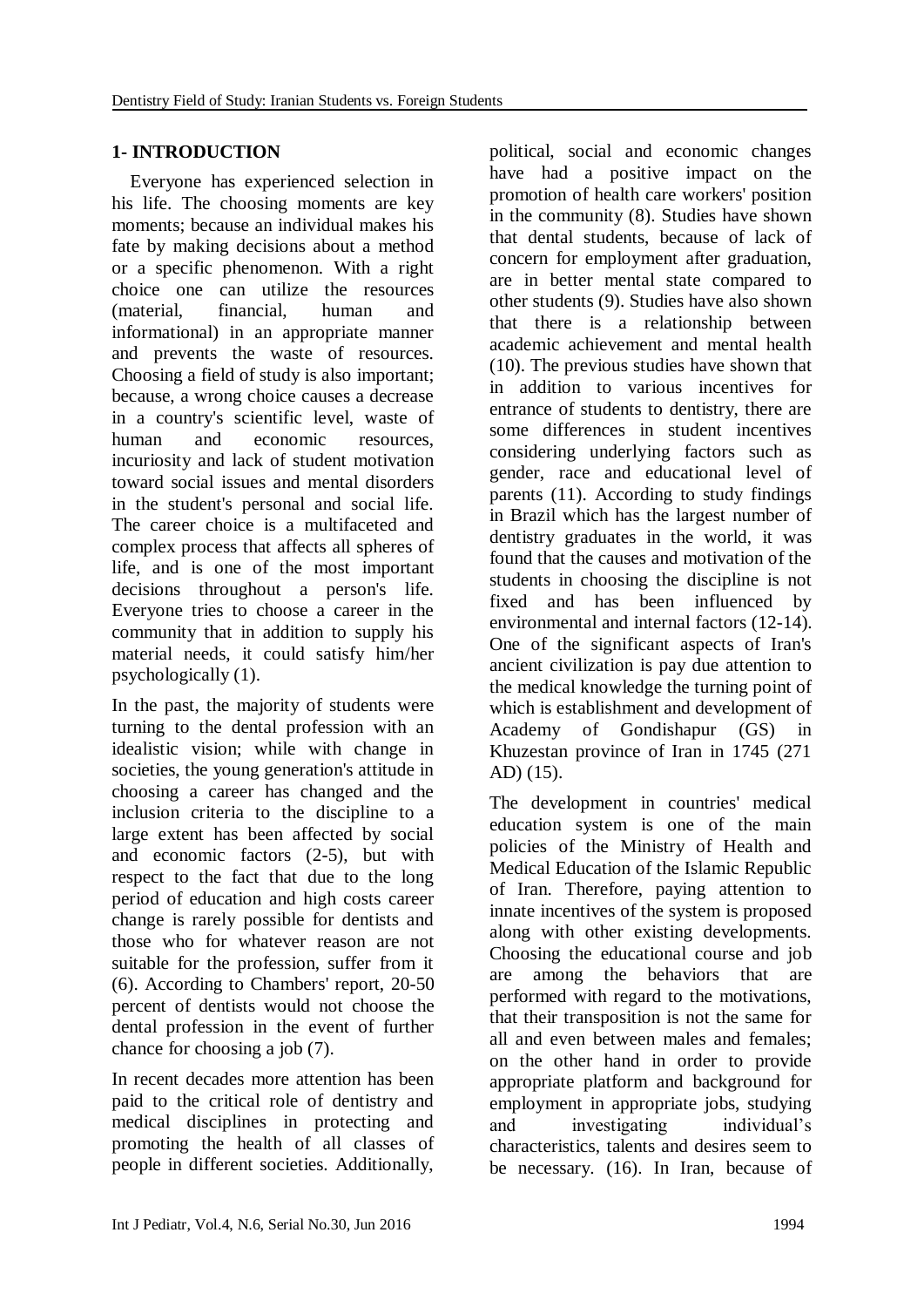some special and privileged attractions of dentistry discipline, the first choice of volunteers who want to enter university is dentistry. They usually choose it regardless to their interests and talents. Therefore, the aim of this study was to investigate the motivations of Iranian students to choose dentistry field of study.

### **2- MATERIALS AND METHODS**

 Iran Medex, Magiran, Iran Journal, SID, PubMed / Medline, Google Scholar, Scopus and ISI Web of Knowledge databases were searched thoroughly to find the articles published from 2000 to 2015 years. In the search performing, the articles with no restriction on the language of publications were explored while the Mesh Term of "choose dentistry field " AND "Students" were selected.

In the initial search, 152 articles were found, that in consultation with the experts of medical and dental education, 51 of them which were related to the subject of this research were used.

### **3- RESULTS**

 51 articles were found with" choose dentistry field ". Stratification of these types of articles was as follows: 29 were original article**s**, 14 were of the Iranian , 15 major research conducted outside of Iran study at different countries including United States, England, Ireland, Sweden, Japan, China, Brazil, India, Yemen, and Syria (**Table.1**).

In general, the motivation of students to choose field of study can be summarized in 12-item includes: an independent office or job independence, high economic income, appropriate social status, job attractiveness of dentistry, appropriate job position, individual longing, help others, top rank of student in the university entrance exam, continue to study at specialized PhD in one of dentistry trends,

successful marriage, interest in the field of dentistry, and others recommend.

### **3-1-Iranian article**s

In Iran 14 major researches have been carried out regarding the investigation of dentistry students' main incentives concerned with discipline choice in medical universities of the country during 2000 to 2015 years.

**1**. The results on Ravaghi et al. among first – year dental students of Tehran and Shahid Beheshti University, showed that over 60 percent of students were females. Most important motives for choosing dentistry were social status and service to people whereas manual working was a less important motive. Statistically significant differences were revealed in two areas of career choice motivation between male and female dental students. Male students were more likely to be motivated by income. By contrast female students were more likely to be influenced by their parents' advice. Having a good status in the society, students were choosing dentistry to gain social status, service to people was a strong motive. Male graduated students' rate income showed more highly than the females. Male students could be encourages by this point to enter dental profession (17).

**2**. A cross-sectional study of a group of 219 out of 225 (response rate: 97 percent) final-year dental students in four accredited dental schools in Tehran was conducted using a self-administered, structured questionnaire. The most popular reasons for these students' choice of dentistry as a career were a general interest in medicine and desire to enter a prestigious profession with high social status. The majority of the students planned to enter private practice; fewer intended to pursue specialty education abroad. Most of the female students planned to work in a group practice environment such as a clinic rather than a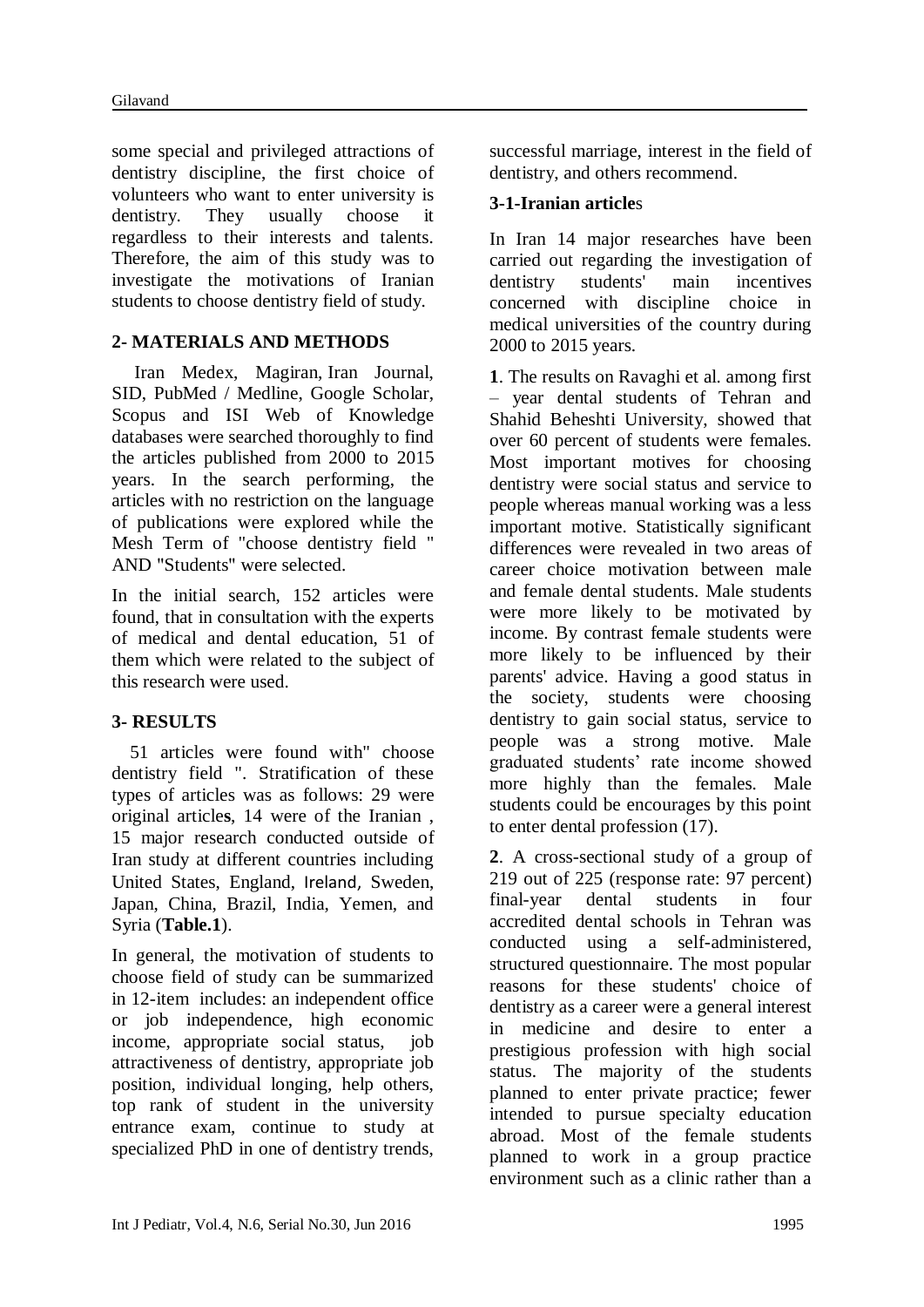solo practice. Single students showed greater enthusiasm than married ones for pursuing further studies abroad after graduation. Overall, these dental students appeared to have positive attitudes about the dental professions (18).

**3**. A cross-sectional questionnaire-based survey undertook involving first- year dental students who enrolled at Shahid Sadoughi University (SSU) of Medical Sciences and Health Services and Tehran University of Medical Sciences (TUMS) in 2012. The questionnaire included demographic and individuals, environmental and professional motivations of the students. Participation rate was 40% for SSU and 79% for TUMS. SSU students reported continual desire, in individual domain, main university entering exam, in environmental domain and possibilities for postgraduate education and having own clinic in the professional domain. However, TUMS students were more influenced by continual desire, personal interest and family recommendation, income and possibility to have their own clinic. It seems that the most important factors to dentistry by SSU and TUMS first- year dental students were environment and professional factors. The significant effect of professional factors suggests that by improving these factors, the motivation of interested students may increases (19).

**4**. Seventy five dental students at first-year (40 students), and sixth grades (35 students) from Mashhad dental school participated in this cross sectional study. A self administered questionnaire consisting of students' personal information and their motivations for choosing dentistry were distributed among the students. The results show that the most frequent reasons for choosing dentistry were economic factors, social status and job security, and proper and flexible working time. Females, attention due to the lower risk for life-threatening complications in dental practice were significantly higher than males (P<0.05). Shifting perspectives of sixth year dental students toward dentistry compared to first-year students were more frequent (P<0.05). This change in perspective in the sixth-year students had a more negative trend. Economical factors and professional factors had the most influence on selecting dentistry by students. It is definite that these kinds of factors in dentistry could have negative effects on dental graduates, future careers  $(20)$ .

**5**. Also, in a study conducted by Amani et al. in 2012, interest in the dentistry discipline and serving the people were the most important incentives for choosing the discipline by students of Ardebil University of Medical Sciences (21). This descriptive study was performed nationwide on dental students who had participated in Student Congress using random sampling. The questionnaire had 22 questions and was distributed among a random sample of 325 students. A total of 283 students (112 males, 171 females) with a mean age of 22.3±2.04 completed the questionnaire. Based on the mean scores, factors such as socially decent career  $(4.92)$ , job security  $(4.84)$  and a high-paying job (4.84), were the main reasons for choosing dentistry. This is while considering dentistry as an opportunity for research (2.61) and having information or background about dentistry (2.65) were the least important factors. Investigating aspects affecting dentistry choice between the two genders, only being keen on the scientific aspect of dentistry was significantly higher in female students than males  $(P=0.039)$ . In students' opinion, acceptable social position, ensured future of the work and proper income were the most important factors in choosing dentistry. Also regarding the most important factors in choosing dentistry, there was not any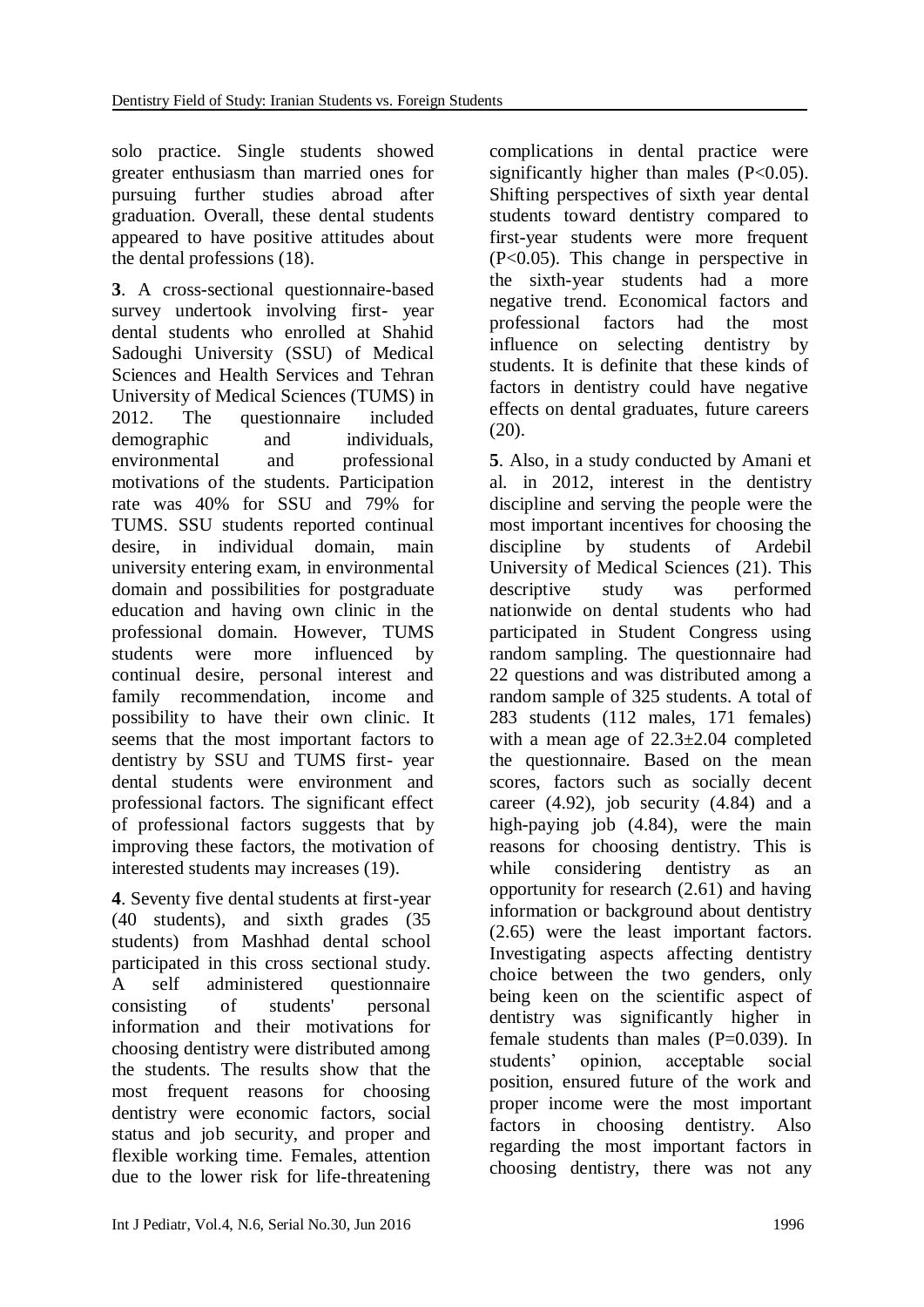significant difference between two genders. Due to the high cost of education and the requirements for providing a high quality of health care, it seems that more attention is required toward the cultural superiorities and cognitive abilities necessary for the students to choose their study courses (22)

**6**. Bourzgui et al. in a study involving 752 dental students from the only two Moroccan dental schools was conducted between April and May 2011. The students were asked to rank the career choices' set of questions on a five point Likert scale from 1 (strongly disagree) to 5 (strongly agree). Results of Bourzgui et al. in a cross sectional study involving 752 dental students from the only two Moroccan dental schools, indicate that dentistry has a noble function; the "desire to help people" and "job opportunities" determines career choice among Moroccan dental students. Also, men were motivated by working conditions factors (P<0.05) while women were motivated by human factors  $(P<0.05)$ (23).

**7**. All first and second year dentistry students from Kerman School of Dentistry (n=52) participated in the descriptive study. Results showed that the most important motivation for choosing dentistry was "relationship with people", whereas manual working was the least important motive. Male students were more likely to be motivated by income while female students were more likely to be influenced by their parents' advice. Since, income is an important factor for male students compared to females, this factor can be used for encouraging male students to choose dentistry as their profession (24).

**8**. In a study carried out by Kazemi et al. in 2011, having a high professional status, social status, job security and high income were the most important incentives for choosing this discipline by students of Rafsanjan University of Medical Sciences (25).

**9**. In Rejati-Haghi's study in 2006, financial incentives were the main motives for choosing the discipline by students of Tabriz University of Medical Sciences (26).

**10**. Hamedirad et al. at a descriptive crosssectional study consisted of 104 first-year dental and medical students in the University in 2012‒2013. Results showed that enjoying a high social status was the most important factor (94.2%) in choosing dentistry as a major by dental students. An interest in the field (88.2%) was the second factor in their selection of dentistry. Recommendation by the family and serving the community with a frequency of 50% and contact with community members with a frequency of 51% were the least important in choosing dentistry. A high social status (75%) was the most important factor in choosing medicine as a major by medical students. A high income (73.1%) was the second factor in choosing medicine for them. Serving the community with 43.1% and the feasibility of working with the hands with 28.9% were the least important factors in choosing medicine. Dentistry and medicine are professions that still enjoy a high social status and most students choose these majors in order to attain such status. Differences in motives behind choosing a major by students of these two fields are related to the nature of the professions (27).

**11**. Gilavand et al. at a cross-sectional descriptive and analytic study that performed on 264 students of professional MD (medidal doctorate) of dentistry in Ahvaz Jundishapur university of medical sciences in 2015; results showed that having an independent office, earning high economic income and appropriate social status were the most important motivations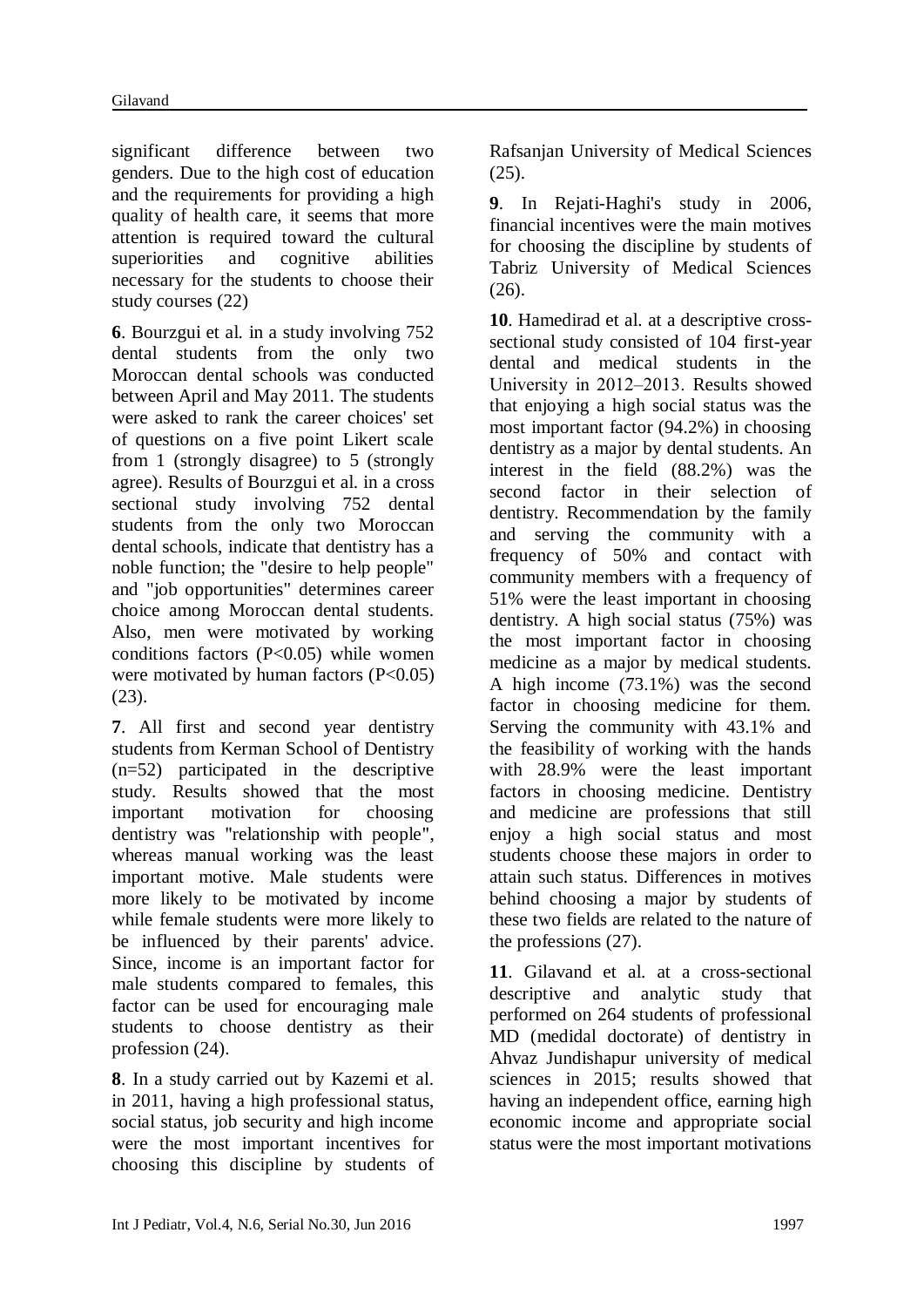for choosing this field of study among the students (28).

**12**. In Gilavand et al study in 2015 having an independent, a proper social position, and a high economic income were respectively the most important incentives in Ahvaz Jundishapur University of Medical Sciences (tuition-paid students) to choose their field of study (29). The participants were all 220 students of the Autonomous College of Dentistry who were accepted through the nationwide university entrance examination and who have to pay a relatively high tuition (29).

**13**. Vahid Dastjerdi et al. aimed to compare the study motives and career choices of senior undergraduate medical and dental students in Iran. So, in a crosssectional questionnaire-based survey study involving final year medical and dental students from 4 dental and medical schools was conducted. The factor analysis identified six motivational items: "Social and professional status", "Health care and people", "Others' recommendation", "personal interest and nature of occupation", "Occupational experience" and "Personal life". Medical students were more influenced by playing a role in community health and Personal interest. Work independence and Social factors however were two major influential factors among dental students. Engaging in postgraduate studies was the first career preference among 90.9% and 89.8% of dental and medical students respectively. Medical and dental students report a wide range of motivational factors in studying medicine/dentistry and future career plans which is affected by age, parents' education and marital status (30).

## **3-2-Outside of Iran article**s

In this study, 15 major research conducted outside of Iran was analyzed, considering main motivations of dentistry students in choosing field of study at different countries including United States of

America, England, Ireland, Sweden, Japan, China, Brazil, India, Yemen, Syria, and Turkey as shown in (**Table.1**), in the end of this paper. Their motivations were compared with motivation of Iranian students (31-45).

**1**. An observational, descriptive, crosssectional study by Du Toit et al., was conducted on a cohort of first-year dental students from thirteen countries on six continents in 2011-2012 (n=711). Participants completed the Du Toit Questionnaire for Health Workers and Students, designed for this study, to disclose the reason(s) why they chose a career in dentistry. The response rate was 89.1 percent; and their gender was 54 percent female and 46 percent male. The motive selected by the highest percentage (37.4%) was "Dentists have enough time off for family life". The second most popular motive at 36.3% was "I want to be a dentist who helps poor and underprivileged people". A strong relationship was found between this altruistic motive and students' having been accepted into their program by means of a personal interview or motivational essay as one of the admissions criteria  $(P<0.05$ ,  $r=0.89$ ). This study found that the two strongest motivations for these students from around the world to seek a dental career were the flexible work schedule, leaving time for family life, and the opportunity to help those less fortunate (31).

**2**. Xu Yan et al., in a study, compared career choice and future plans of dental students in China and Japan. Significant differences were detected for eight items between the two countries. Regarding motivation towards career choice, 41% of Japanese students indicated positive motives related to helping others, achieving self-worth and health-care related interests, whereas Chinese students indicated that their choice was mainly for financial and prestige reasons, and for 32%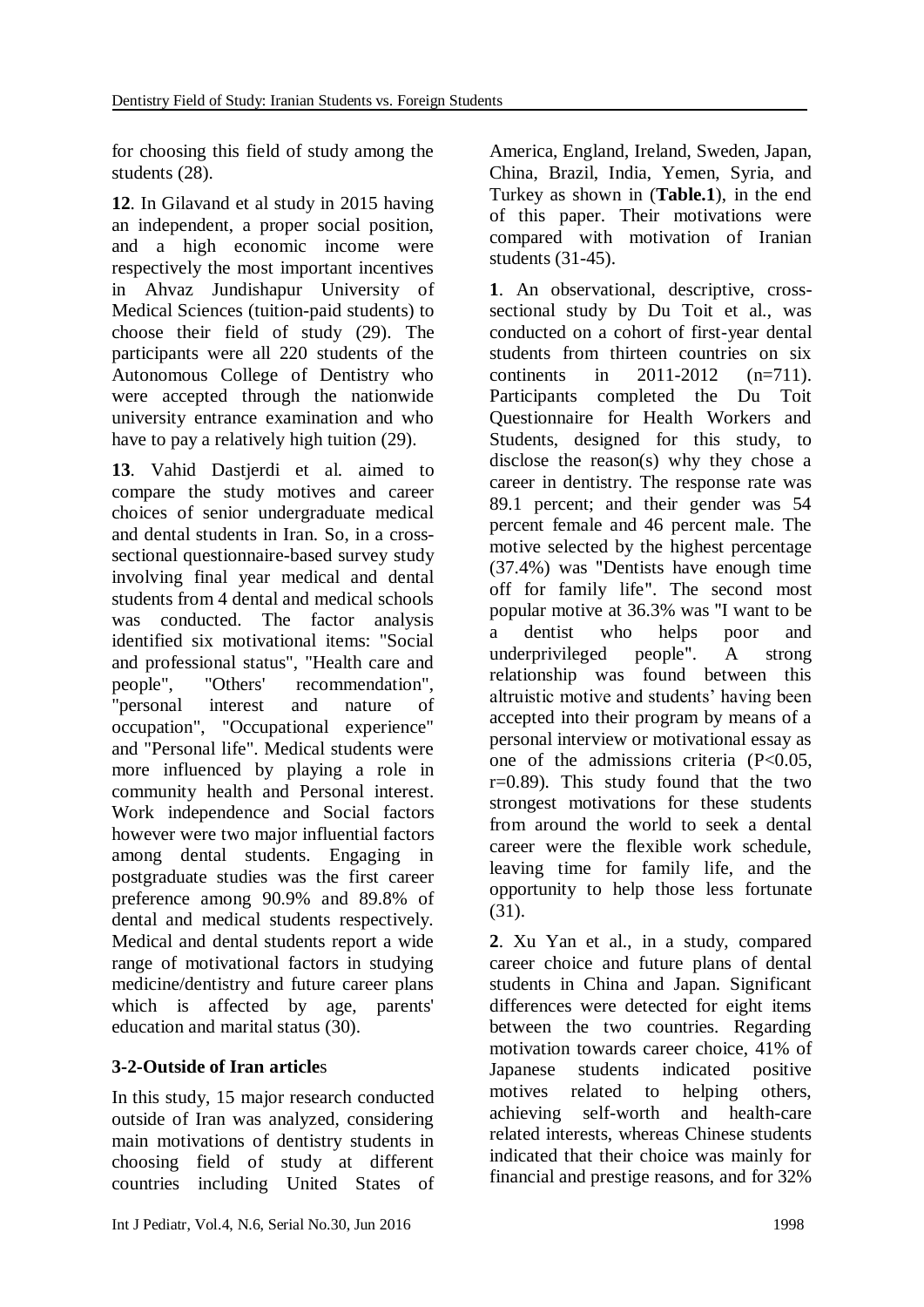of them, dentistry was a passive choice. More Chinese dental students (74%) wanted further education compared with Japanese students (22%). The majority of Japanese students (56.9%) planned to work as general dentists. Conversely, Chinese students were more likely to be a specialist (50%). More than 50% of Japanese students wanted to work in dental offices, but the majority of Chinese students (65%) preferred university hospital. Results showed that nearly onefourth of the Chinese students did not want to be a clinical dentist mainly because of the poor health-care environment (32).

**3**. Karibe et al., aimed to identify and compare the perspectives of dental students towards their career choice and dental education in Japan and Sweden. One hundred and fourteen dental students from the Nippon Dental University, Japan and 43 dental students from the Karolinska Institutet, Sweden, participated in this study. Significant differences were detected for 10 questionnaire items between the two countries. Regarding motivation towards the career choice, 44% of Swedish students indicated interpersonal motives related to helping other people, whereas 32% of Japanese students indicated expectations of their family in the dental profession. As future career options, 64% of Japanese and 47% of Swedish students planned to work as general dentists. More Swedish students (37%) preferred specialization- than Japanese students (17%). Nearly threequarters of the Swedish students were satisfied with the teaching faculty of their school, whilst only 32% of the Japanese students indicated content. The perspectives of dental students were different in Japan and Sweden (33).

**4**. Jaiswal et al., aimed to investigate factors that lead to choice of dentistry as a profession among the first- year dental students in a South Indian State and, secondly to evaluate gender differences in

motives for pursuing a career in dentistry. Results showed that female (74%) exceeded male students (26%). Only few respondents (24%) had placed dentistry as their first career choice. Desire to work in health care (84%), unable to enter medicine (79%) and independence of work (72%) were the top three influential factors. This study revealed significant differences between males and females with respect to desire to work in health care motive. The results of this study highlighted some important influential factors in the choice of dentistry as a professional career (34).

**5.** Anbuselvan et al., at a study examined factors influencing career choice among dental college students in private dental collages in Tamil Nadu, India. The study was conducted using descriptive survey design with a population of 989 students. Results showed that the most common reason for among the dental students to choose dental science as their career choice was self-interested followed by didn't get medicine degree, prestige and gives respect. The least common reasons observed in the study population were inspired by dentists (35).

**6**. Rashmi et al., aimed to determine the motives and perceptions of undergraduate and postgraduate dental students attending Dental Colleges in Bangalore city. Two hundred and thirty-three (38.83%) students had dentistry as a first choice. In the present study, "caring profession" (94.33%) and private practice (25.6%) were the motives for choosing dentistry. The level of agreement scores decreased from  $1<sup>st</sup>$  vear B.D.S students to post graduate students. For selecting dentistry as a career job security, caring profession, flexibility, self-employment and prestigious profession were found to be important motivating and perception factors. Majority of students indicated that dentistry was not their first choice of career (36).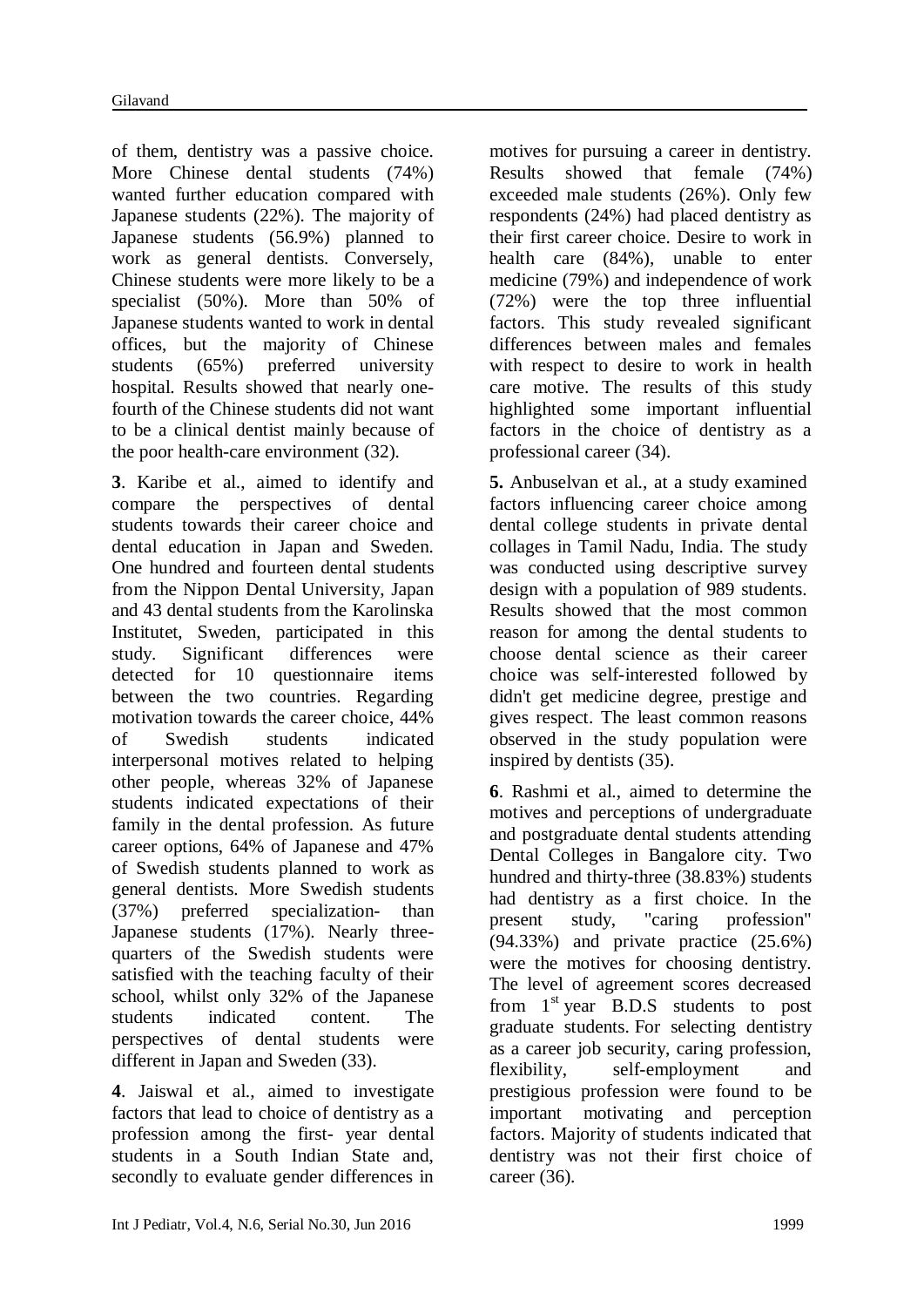**7**. Banabilh aimed to determine the reasons why undergraduate Yemeni dental students who attended the University of Science and Technology (UST) chose dentistry as a career. A total of 300 out of 500 responses were recorded for this study, a response rate of 60 percent. The results showed that students chose dentistry as a career for the following reasons: economic (easy to find jobs, 44.7 percent); vocational (I like to treat people to improve their health, 39.0 percent); personal (my family dentist's encouragement, 37.3 percent); and professional (I can work in many fields, 33.0 percent). When group and item scores were compared between genders, statistically significant differences were only found for vocational reasons (P<0.05). In conclusion, the reasons Yemeni dental students chose dentistry as a profession were primarily economic, then vocational. However, vocational reasons were found to be the significant factors for choosing dentistry as a career by both genders in this group of UST Yemeni dental students (37).

**8**. Mashlah at a cross-sectional questionnaire survey assessed the motives for choosing dentist as a profession among dentistry students at Damascus University, Syrian Arab Republic. A total of 408 undergraduate students (233 males and 175 females) aged 18-23 years were selected randomly from students in the second, third and fourth years of dentistry study. The number of admissions in females had increased over the 3 years. The main motivation for choosing dentistry was as a means to achieve personal goals, including getting a good job abroad, having financial independence, and attaining a good reputation. There were significant differences between the sexes with regard to the reasons for choosing dentistry (38).

**9**. In study by Hallissey et al., 150 undergraduate dental students of all grades at a University Dental School were surveyed. The overall response rate was 80.6%. About two-thirds of participants indicated dentistry was their 1st career choice, with medicine being the primary alternative. Reasons for choosing dentistry included perceived ease of employment, being self-employed, working regular hours, followed by an opportunity of good income, and the opportunity to help people. Having relatives or friends in the profession and lifelong ambition were the least important factors for this sample. Extrinsic factors relating to employment conditions had a strong positive correlation (P<0.05) with each other, while lifelong ambition had a strong negative correlation (P=0.004) with significant financial reward. No significant differences were found in most responses when analysed by gender or year in school. It is concluded that this sample of students is attracted to dentistry primarily due to a positive perception of working conditions, followed by the altruistic motivations of helping people and improving their appearance (39).

**10**. Crossley et al., aimed to conduct a survey which directly compared the motivation of a selection of dental and medical students at Manchester University. The questionnaire was distributed to 80 medical students and 80 dental students chosen from a random selection of lecture slots. For instance, dental students were significantly more likely to be motivated by factors relating to status and security and the nature of their occupation (eg regular working hours, self employment and independence). By contrast, medical students were significantly more likely to be motivated by factors relating to career opportunities, patient care and working with people, use of personal skills, and interest in science. Work experience was a strong motivating factor in the case of both dental and medical students (though especially for dental students).In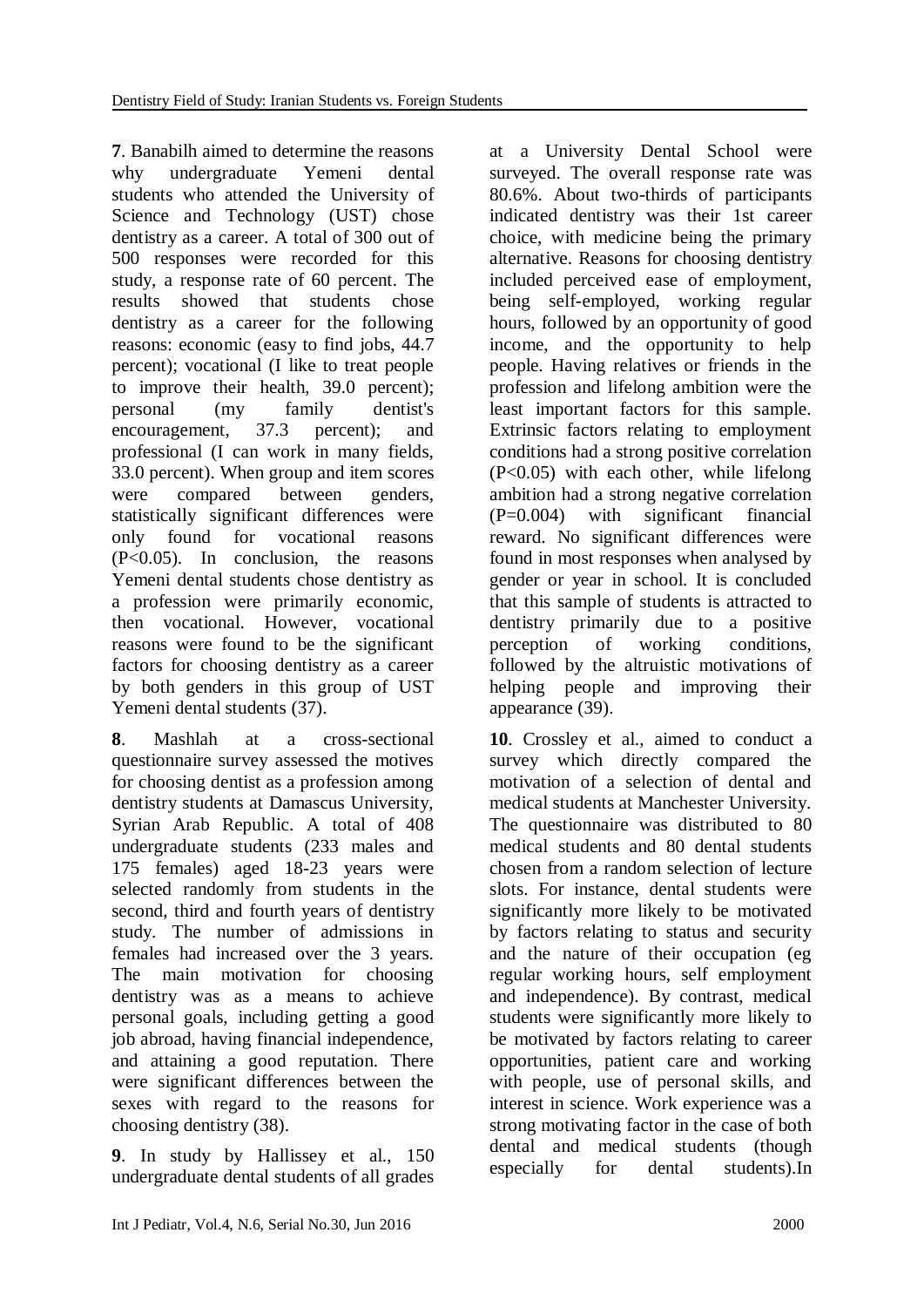comparison with dental students, medical students manifested a more professional attitude in which altruism and intellectual challenge constituted central motivating factors. By contrast, dental students demonstrated more of a commitment to personal and financial gain (40).

**11**. During the 2000-2001 academic years, Scarbecz et al. conducted a survey of firstyear dental students at a sample of publicly funded U.S. dental schools. The purpose of the survey was to assess gender differences in motives for pursuing a dental career. The data show that male dental students rate self-employment and business-related motives as more important, while female dental students rate people-oriented motives more highly. Factor analysis revealed four distinct clusters of motives for pursuing a dental career: a financial motive, a businessoriented motive, a people-oriented or caring motive, and a flexibility motive. Women scored significantly higher than men on the caring factor, whereas the reverse was true on the business factor. Male and female students rated financial and flexibility motives equally (41).

**12**. Nashleanas et al., aimed to examine the importance of debt on career decisionmaking while also considering the role of other influences. Responses to a selfcompleted questionnaire of all final (fourth) year students at the University of Iowa College of Dentistry from 2007 through 2010 were analyzed to identify the importance of educational debt and the influence of spouses, other family members, and mentoring dentists in the decision to enter private general practice immediately after graduation. 58.9% of respondents planned to immediately enter private practice after dental school. Bivariate analyses revealed women to be more likely to enter private practice than their male counterparts (69.0% vs. 51.8%, P =0 .006). Students planning to enter practice immediately did not differ significantly from those with other career plans on the basis of marital status or having a family member in dentistry. Anticipated educational debt of at least \$100,000 was positively associated with plans to enter private practice immediately after graduation. Also, the influence of a spouse, other family members, and family dentists were also positively associated with the decision to enter private practice. These factors all maintained significance in the final multivariable model  $(P < 0.05)$ : however, educational debt of at least \$100,000 was the strongest predictor of plans to enter private practice  $(P=0.023)$ . This project has demonstrated the significant influence of educational debt, beyond other external influences (42).

**13**. Aguiar et al., aimed to determine the factors that lead to the choice of dentistry as an occupation among dental students in Pernambuco, Brazil. A total of 1,024 students were surveyed. All participants were enrolled in dentistry courses in the state of Pernambuco in 2008. The results demonstrated that the choice of occupation was made primarily for economic reasons (73.5 percent), followed by vocational reasons (68.3 percent), professional reasons (67.8 percent), and personal reasons (56.6 percent) (43)

**14**. Ferraz dos Santos et al., at a crosssectional study described the profile, career choice motivations, and career intentions of Brazilian dental students from three Brazilian public universities (N=915), and evaluates factors related to these choices. Most students intended to become specialists and work in both the public and private sectors simultaneously. Female students, low-income students, and students beginning their program were more likely to work in the public and private sectors simultaneously than other types of students. This study suggests that choice of career and career plans are influenced by factors related to the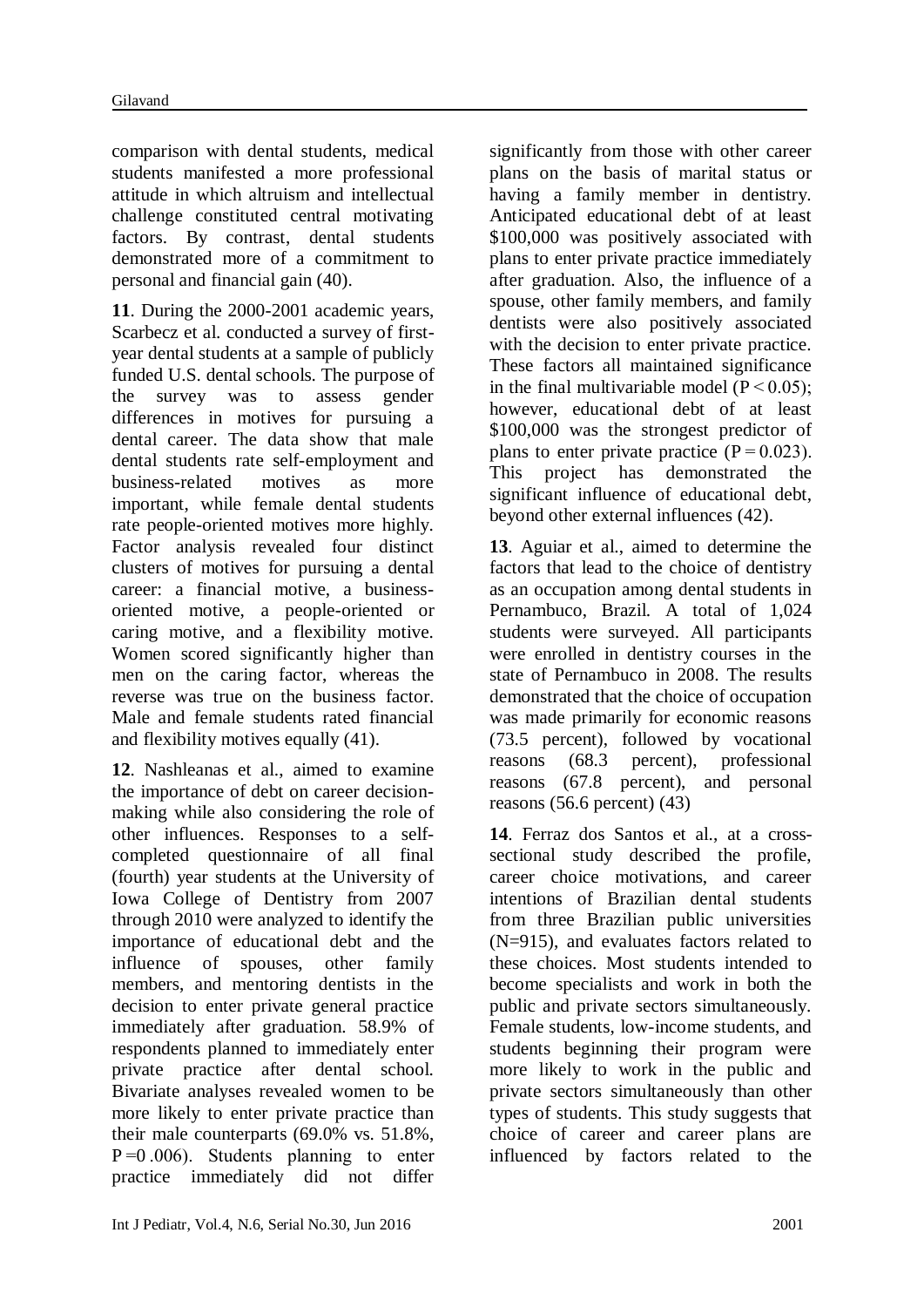students' characteristics and their conception of the profession (44).

**15**. Tanalp et al., aimed to obtain information about the social and demographic profile of students enrolled in the first private Turkish dental school, to gather information regarding the reasons for their preferences, and to obtain data about their career expectations. Questionnaires were distributed to 278 students; 229 returned the survey for an overall response rate of 82 percent. Of the respondents, 65.5 percent were females and 34.5 percent were males. First degree relative (mother, father, siblings) had the greatest influence on the students in choosing dentistry as a career. Fathers and mothers had similar impact on the students' choice of dental profession (45.9 percent and 46.6 percent, respectively).

Humanistic feelings, desire to serve others, and reasonable working hours were the predominant reasons that motivated females to become a dentist  $(P<0.05)$ . Also, academic interest and interest in a medical field were significantly influencing factors for female students  $(P<0.05$  and  $P=0.001$ , respectively). Also, 86 percent expressed a goal of specializing in a specific branch of dentistry; orthodontics and oral and maxillofacial surgery- was the top-ranked specialties. Although only 41 percent of the students were of Istanbul origin, 82.5 percent reported that they wish to practice in Istanbul (45).

## **4- DISCUSSION**

 In fact, the incentives of both groups were related in some way with economic issues and easiness of dental profession. Regression the results of the study are compatible with Ravaghi et al.(17), Baharvand et al.(18), Aghili et al.(19), Nematollahi et al.(20), Memarpour et al.(22) Bourzgui et al. (23), Rejati-Haghi et al.(26), Hamedirad et al. (27), Gilavand

et al.(28-29),Vahid Dastjerdi et al.(30) in which the material incentives are important factor on choosing dentistry discipline by the Iranian dental students . Thede results also in line with Rashmi et al. in India(36), Banabilh in Yemen(37), Mashlah in Syrian(38), Hallissey et al. in Ireland(39), Scarbecz et al. in USA(41), Nashleanas et al. in USA (42), Aguiar et al. (43), and Ferraz dos Santos et al.(44), who consider economic reasons as the most important incentives for choosing dentistry discipline among students. These findings also compatible with the Gallagher et al. findings (2) which point out the impact of material benefits of dentistry, specialized in the dental profession, job security, flexibility, independency and a good quality of life on discipline choice of dental seniors in British Royal College. In this regard Crossley et al. (40) investigated the incentives for choosing dentistry and medicine discipline among students of Manchester University. In this study, a questionnaire was used with six factors including job- security and position, job nature, job opportunities, patient care and working with people, use of personal skills and interest in science learning. The results showed that dentistry students pointed out personal interest and material benefits as motivation as incentives for choosing dentistry discipline.

It seems that today, Iranian women are more willing than ever to have a job and an independent income and this causes a significant number of female students with good rating at the state university entrance exam prefer dentistry to other disciplines due to the benefits associated with professional nature of it. In recent years we have witnessed that the number of male dental students has had more growth compared with females. This is consistent with the findings of different researchers in Denmark (12), Australia (47), America (41), France (48), Britain (33) that had studied gender role in tendency toward dentistry discipline and concluded that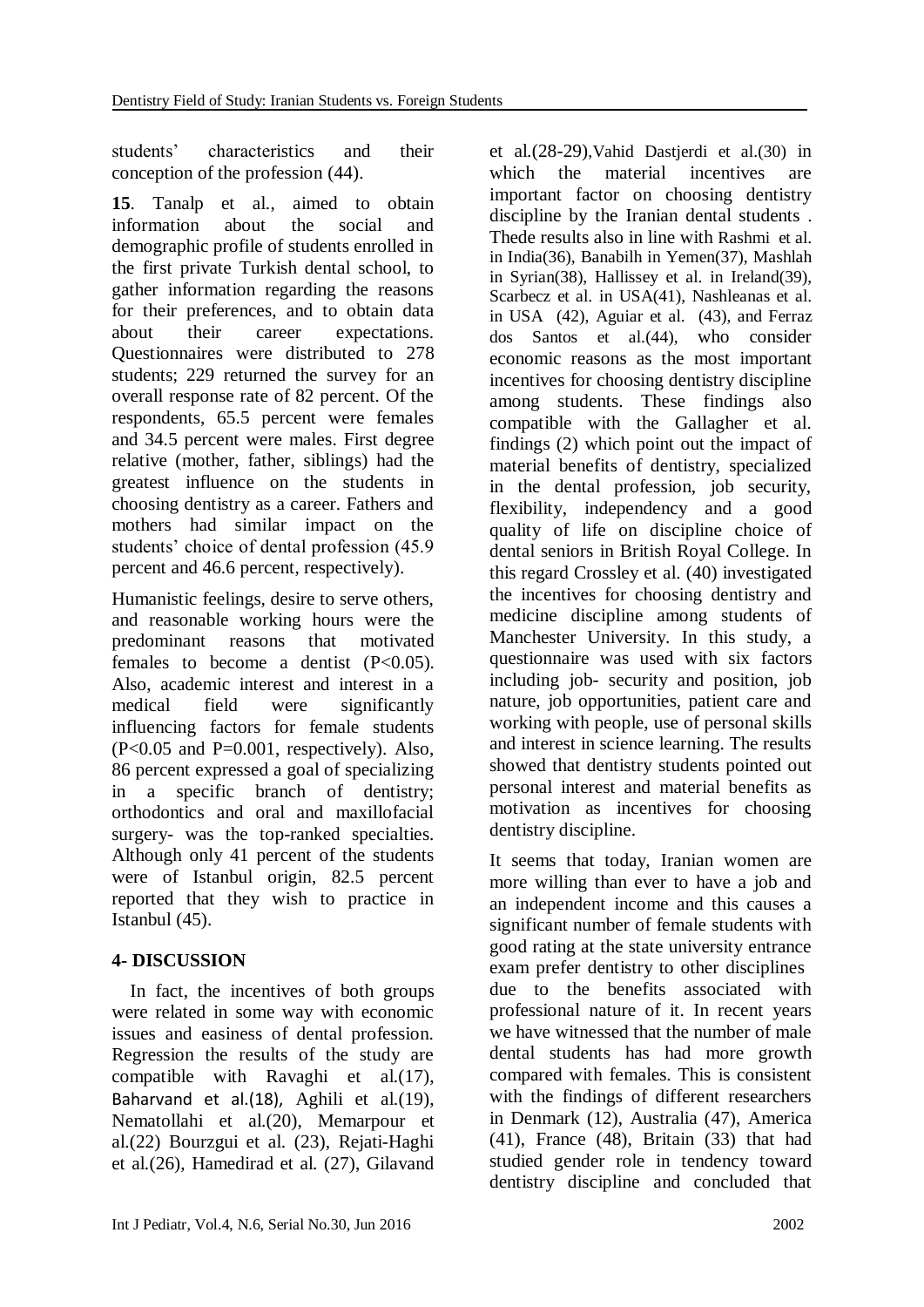females' toward choosing the dental profession is growing. Undoubtedly, many of young people in the country, in order to be able to find a better job in the future or to increase the likelihood of their employment, enter universities to carry on their education. Therefore, with regard to the issue of job security and with the view that people with employment in the dental profession would not be worried about unemployment or losing their job, choose the dentistry as their future academic discipline. So, it seems that with regard to the high unemployment rate of university graduates and the limitations necessary to state employment and other organizations in the country, the attention of applicants willing to study in dentistry discipline as a means to make a reliable and independent income along with specific social prestige of it have been increased. In this regard, Gilavand et al., in a research conducted in 2015 entitled investigation and comparison of depression and anxiety among native and non-native dentistry students of Ahvaz Jundishapur University of Medical Sciences (AJUMS), have reported students' depression and anxiety as to be normal and have found it one of the reasons for dental students' lack of concern for employment after graduation(9).

On the contrary, there are also some studies which in their results the role of material factors and incentives and money making as important factors in choosing dentistry discipline is inconspicuous (11 ,19,21,23,24,31-35,40,41,50). Vigild et al. proposed income factor as influential factors in choosing dentistry after factors such as easiness of job, social dignity and respect and theoretic nature and practicality of dentistry (12). Also, in a study conducted by Amani et al. in 2012, interest in dentistry discipline and serving the people were the most important incentives of students in Ardabil University of Medical Sciences (21). Hashemipour in a research carried out in

percent of student's fathers were physician or were employed in one of the medicalrelated professions which had the highest job percentage among the students' father's

Kerman also concluded that communication with the people, serving the community and the social status have been the most effective factors in choosing dentistry discipline by dental students(24). The findings of the study conducted by Morriss confirmed that the most important incentives of dental freshmen of Britain in choosing dentistry discipline included serving the community and people, but earning an adequate income was the sixth priority of students (51). In this regard, the results of a study carried out by Karibe et al. showed that the reasons for choosing dentistry by the majority of Swedish students are respectively serving the public (44%), earning money (26%) and interest (21%) and among Japanese students they are serving the people (18%), earning money (11%) and interest (9%) respectively that it shows that the Swedish students' incentive to become a dentist and learn dentistry academically is higher than Japanese students(33).

The results of numerous studies indicate that the reasons for choosing dentistry as a field of study based on the priorities is partly different in various studies that it can be attributed to public culture, economic issues, value of science and gaining knowledge in different societies (24). However, the similarities between the results of researches in this regard could also be due to the fixed nature of the dental profession around the world and popularity of this discipline despite numerous problems facing it.

It is concluded from the information about job status of subjects' fathers that 25.7

job. This could be a basis for choosing dentistry discipline in their children. Karibe et al. (33) in a study among dental students in Japan found that 60 percent of Japanese students who were studying in a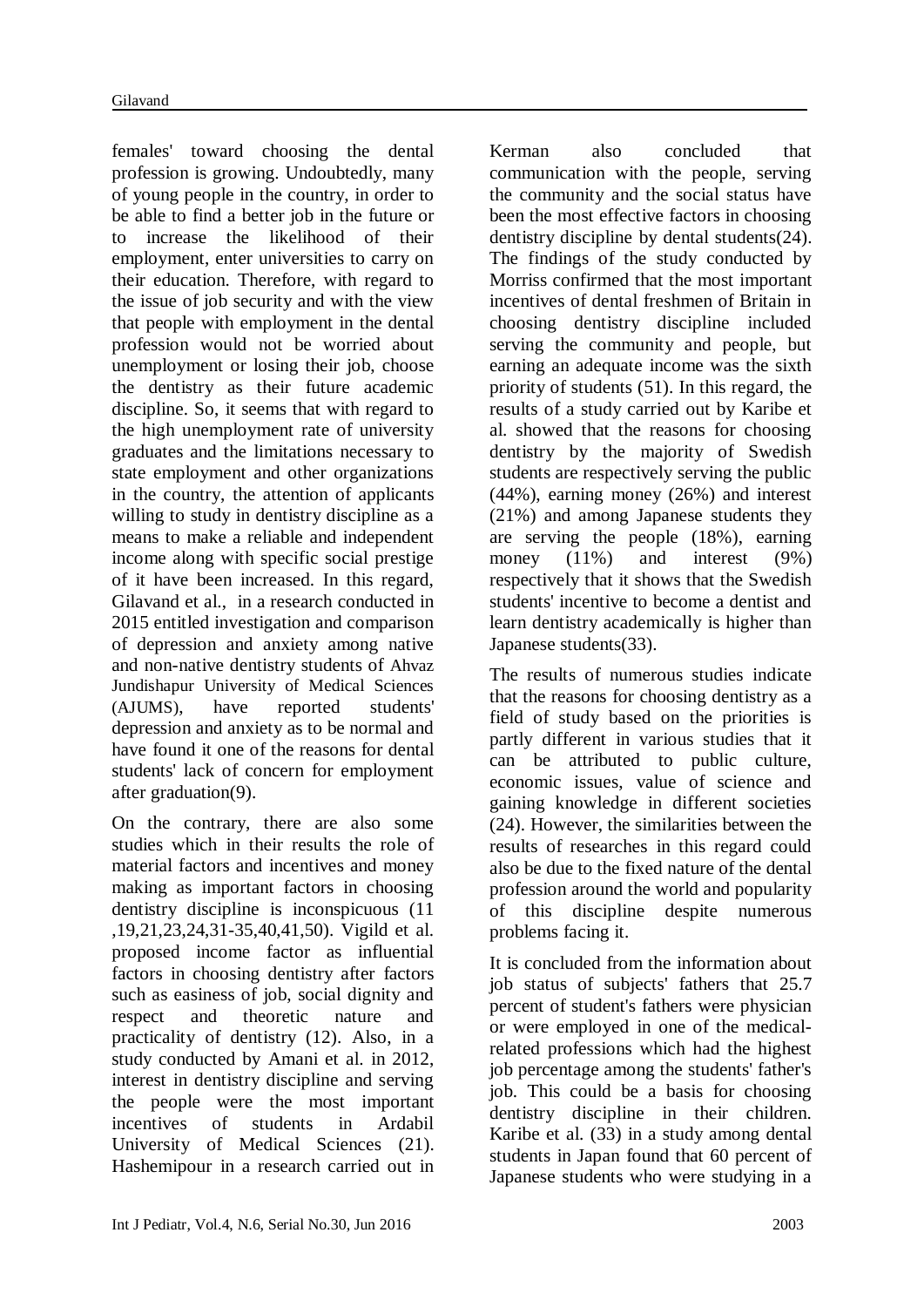nongovernmental dental school, at least one of their parents were dentist. In our study population, free (28.6%) and employee jobs were in the second and third order of student's father's job.

## **5- CONCLUSIONS**

 Although today dentistry is the first choice of many applicants who want to enter universities in Iran, indiscriminate admission of students in dentistry discipline and excessive desire of students and their families (who played a significant role in choosing this field of study) to it has excessively increased the tendency toward this field of study that itself has beclouded the future prospects of the discipline due to reducing the possibility of occupational mobility and social benefits and the labor market and it seems that in the coming years, the least job opportunities will no longer exist in the big cities for graduates of this field of study. The medical education system of each country, because of the need, relentlessly continues to educate student and does not wait for creation of motivation and desire in students.

These are educational systems that must increase their efforts, in addition to maintain the status quo, improve the learning environment and emphasize on the related components namely learner, teacher, educational and welfare facilities, and the provision of appropriate training programs and by creating harmony between the theory and practical lessons send students towards work environment with greater readiness and incentive and deliver wise and skilled workforce to community. Undoubtedly, with respect to the horizon of twenty years program of Iran and software movement, any investment in this regard appears necessary.

In later researches, for obtaining more accurate results, it is necessary to identify students' incentives for discipline choice and expand the range of assumptions before entering the university; because this issue and such human subjects are one of those issues that are not dependent on and limited to one or more variables. The role of variables such as parental expectations, their educational style, class and school atmosphere, attitudes and religious beliefs, the effect of different feedbacks, thinking styles, study habits, perfectionism, perceptions of competence and autonomy should also be considered in this process.

## **6- CONFLICT OF INTEREST:** None.

## **7- ACKNOWLEDGMENTS**

 This study has been extracted out of research projects approved by the Ahvaz Jundishapur University of Medical Sciences (AJUMS).

## **8- REFERENCES**

1. Shafiabadi A. Career advice and professional tips and job-selection theories. 21st ed. Tehran: Nashre Rosd; 2012; 15-16.

2. Gallagher JH, Patel R, Donaldson N, HF Wilson N. The emerging dental workforce: why dentistry. A quantitative study of final year dental students' views on their professional career. BMC Oral Health 2007; 7(7):56–60.

3. Dussault G, Dubois CA. Human resources for health policies: a critical component in health policies. Hum Resour Health 2003;  $1(1):11-13.$ 

4. Dal Poz MR, Quain EE, O'Neil M, McCaffery J, Elzinga G, Martineau T. Addressing the health workforce crisis: towards a common approach. Human Resources for Health. 2006;4(21):259–63.

5- Marnewick C. The mystery of student selection: are there any selection criteria. Educational Studies 2012; 38(2):123–37.

6. Skelly AM, Fleming GJ. Perceptions of a dental career among successful applicants for dentistry compared with those of fifth-year dental students. Prim Dent Care 2002;  $9(2):41-6.$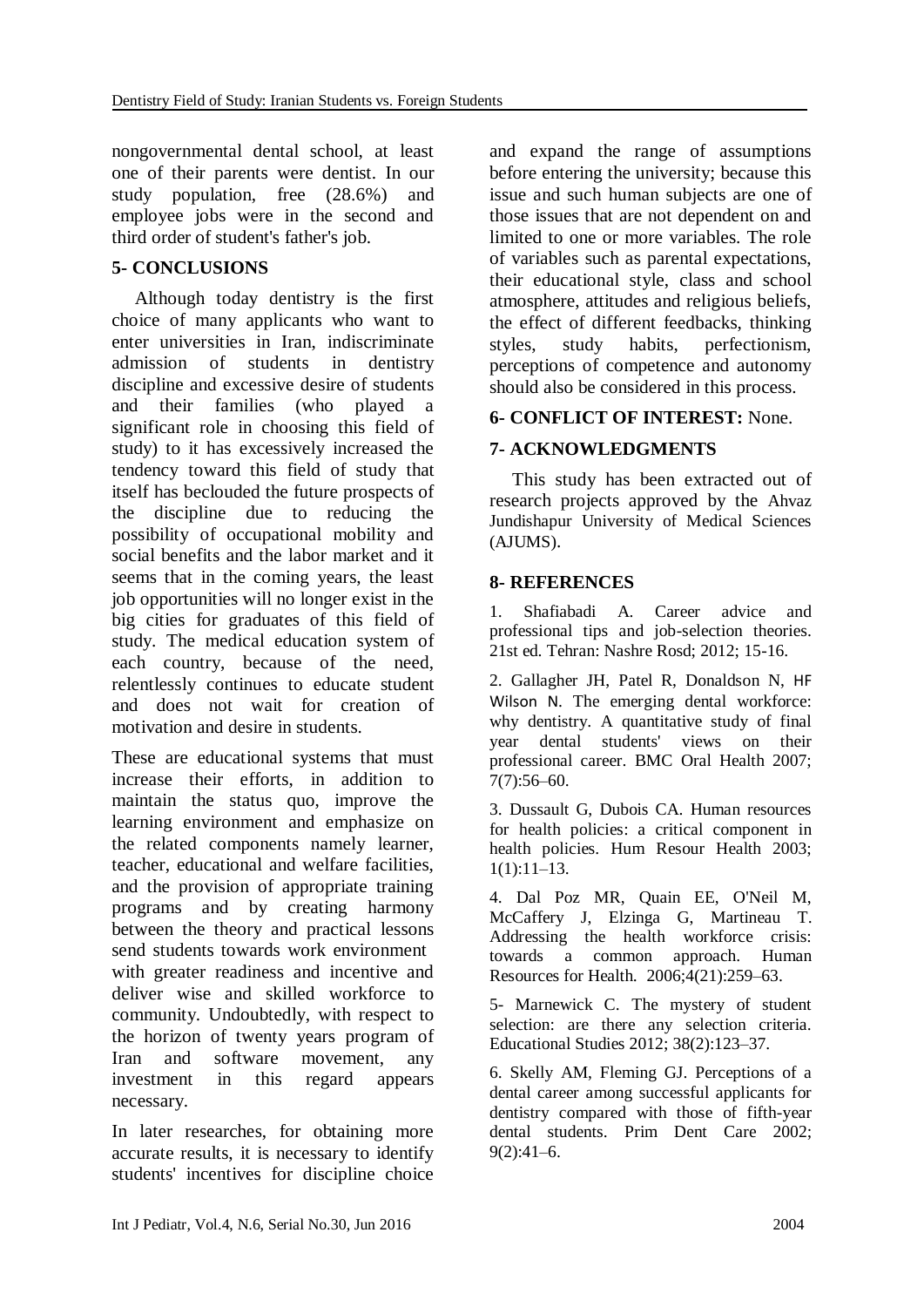7. Chambers DW. The role of dentists in dentistry. J Dent Educ 2001;65(12):1430–40.

8. [Perrot LJ,](http://www.ncbi.nlm.nih.gov/pubmed/?term=Perrot%20LJ%5BAuthor%5D&cauthor=true&cauthor_uid=11709634) [Deloney LA,](http://www.ncbi.nlm.nih.gov/pubmed/?term=Deloney%20LA%5BAuthor%5D&cauthor=true&cauthor_uid=11709634) [Hastings JK,](http://www.ncbi.nlm.nih.gov/pubmed/?term=Hastings%20JK%5BAuthor%5D&cauthor=true&cauthor_uid=11709634) [Savell](http://www.ncbi.nlm.nih.gov/pubmed/?term=Savell%20S%5BAuthor%5D&cauthor=true&cauthor_uid=11709634)  [S,](http://www.ncbi.nlm.nih.gov/pubmed/?term=Savell%20S%5BAuthor%5D&cauthor=true&cauthor_uid=11709634) [Savidge M.](http://www.ncbi.nlm.nih.gov/pubmed/?term=Savidge%20M%5BAuthor%5D&cauthor=true&cauthor_uid=11709634) Measuring student motivation in health professions' colleges. [Adv Health Sci](http://www.ncbi.nlm.nih.gov/pubmed/11709634)  [Educ Theory Pract.](http://www.ncbi.nlm.nih.gov/pubmed/11709634) 2001;6(3):193-203.

9. Gilavand A, Espidkar F, Fakhri A. A comparative evaluation of depression and anxiety rate among native and non-native students of dentistry school at Ahvaz Jundishapour University of Medical Sciences. [Educational Developement of Jundishapur](http://journals.ajums.ac.ir/journalInfo.php?rQV==wHQ0EDQ6QWSsFGdy9GUsFmbyV3bq9lZ8BEMApDZJ52bpR3Yh9lZ) 2015;6(2):185–90.

10. Gilavand A. Investigating the Relationship between Mental Health and Academic Success of Students in Ahvaz Jundishapur University of Medical Sciences. Persian Journal of Medical Sciences 2015; 2(3): 38-50.

11. Sorori-Zanjani R, Tajkey J, Mazloomzade S, Jafari MR. University Entrance Motivations of Pharmacy Students of Zanjan Pharmacy School. J Med Educ Dev 2009;1(1):29–35.

12. Brand AA, Chikte UME, Thomas CJ. Choosing Dentistry as a career - A profile of entering students (1992) to the University of Sydney, Australia. Aust Dentl J 1996;41(3):198–205.

13. Vigild M, Schwarz E. Characteristics and study motivation of Danish dental students in a longitudinal perspective. Eur J Dent Educ 2001; 5(3):127–33.

14. da Fonseca EP, Rocha CM, Kruger E, Tennant M, Mialhe FL, Meneghim Md. Distribution of dental schools in Brazil, 2015. Eur J Gen Dent 2016;5:47-52

15. Gilavand A. An Analytical Review of Regulations on Promotion of Faculty Members of Universities and Institutions of Higher Education, Ministry of Health and Medical Education of the Islamic Republic of Iran (An Analytical Review). Journal of Academic and Applied 2015; 5(10): 38-45.

16. AmirAliAkbari S, Arfaeei K, Fardanesh H, AlaviMajd H. Student motivation in choosing midwifery in Tehran university of medical sciences from 1384 to-1385. Iran J Med Educ 2008;7(2):451–53.

17. Ravaghi V, Sadr A, Borzabadi N. The motivation of dental students to enter the dental school. Journal of Dentistry Shahid Beheshti University of Medical Sciences 2003; 22(4): 597-604.

18. Baharvand M, Moghaddam EJ, Pouretemad H, Alavi K. Attitudes of Iranian dental students towards their future careers: an exploratory study. J Dent Educ 2011; 75(11):1489-95.

19. Aghili H, Taheri MS, Seraj B, Moslemi M. The main influencing motives for major university choices among firstyear dental students of Shahid Sadoughi University of Medical Sciences and Tehran University of Medical Sciences. J Med Educ Dev 2014;9(1):2–12.

20. Neamatollahi H, Mehrabkhani M, Ghafarpour S, Ghasemi A. Evaluation of Mashhad Dental School Students' Motives and Viewpoints on Their Career Choices in 2010. J Mash Dent Sch 2014;38(1):71–84.

21. Amani F, Keramati H, Farshad V. The motivation of dental students to enter the dental school Ardabil University of Medical Sciences. CADUCEUS 2012;2(1):40–4.

22. Memarpour M, Bazrafcan L, Mosavi E, Vossoghi M. Factors Influencing Dental Students' Choice of Discipline. Iran J Med Educ 2013;13(4):260–69.

23. [Bourzgui F,](http://www.ncbi.nlm.nih.gov/pubmed/?term=Bourzgui%20F%5BAuthor%5D&cauthor=true&cauthor_uid=24984653) [Abidine Z,](http://www.ncbi.nlm.nih.gov/pubmed/?term=Abidine%20Z%5BAuthor%5D&cauthor=true&cauthor_uid=24984653) [Serhier Z,](http://www.ncbi.nlm.nih.gov/pubmed/?term=Serhier%20Z%5BAuthor%5D&cauthor=true&cauthor_uid=24984653) [Diouny](http://www.ncbi.nlm.nih.gov/pubmed/?term=Diouny%20S%5BAuthor%5D&cauthor=true&cauthor_uid=24984653)  [S,](http://www.ncbi.nlm.nih.gov/pubmed/?term=Diouny%20S%5BAuthor%5D&cauthor=true&cauthor_uid=24984653) [Bennani Othmani M.](http://www.ncbi.nlm.nih.gov/pubmed/?term=Bennani%20Othmani%20M%5BAuthor%5D&cauthor=true&cauthor_uid=24984653) Motivational factors influencing career choices of Moroccan dental students. Oral Health Dent [Manag](http://www.ncbi.nlm.nih.gov/pubmed/24984653) 2014;13(2):390-94.

24. Hashemipour M. Dental students' motivation for entering dentistry in Kerman school of dentistry. Iran J Med Educ 2006;6(1):109–15.

25. Kazemizadeh Z, Rezaeian M, Farnoodi M. Evaluation of Motivations for Choosing Field of Study Among Medical and Dental Students of Rafsanjan University of Medical Sciences. J Rafsanjan Univ Med Sci 2011;10(4):279–88.

26. Rajati Haghi H. Evaluation of dental students motivation in their chosen field of study. Doctorate Thesis. Iran. Dental School, Mashhad University of Medical Science, 2002.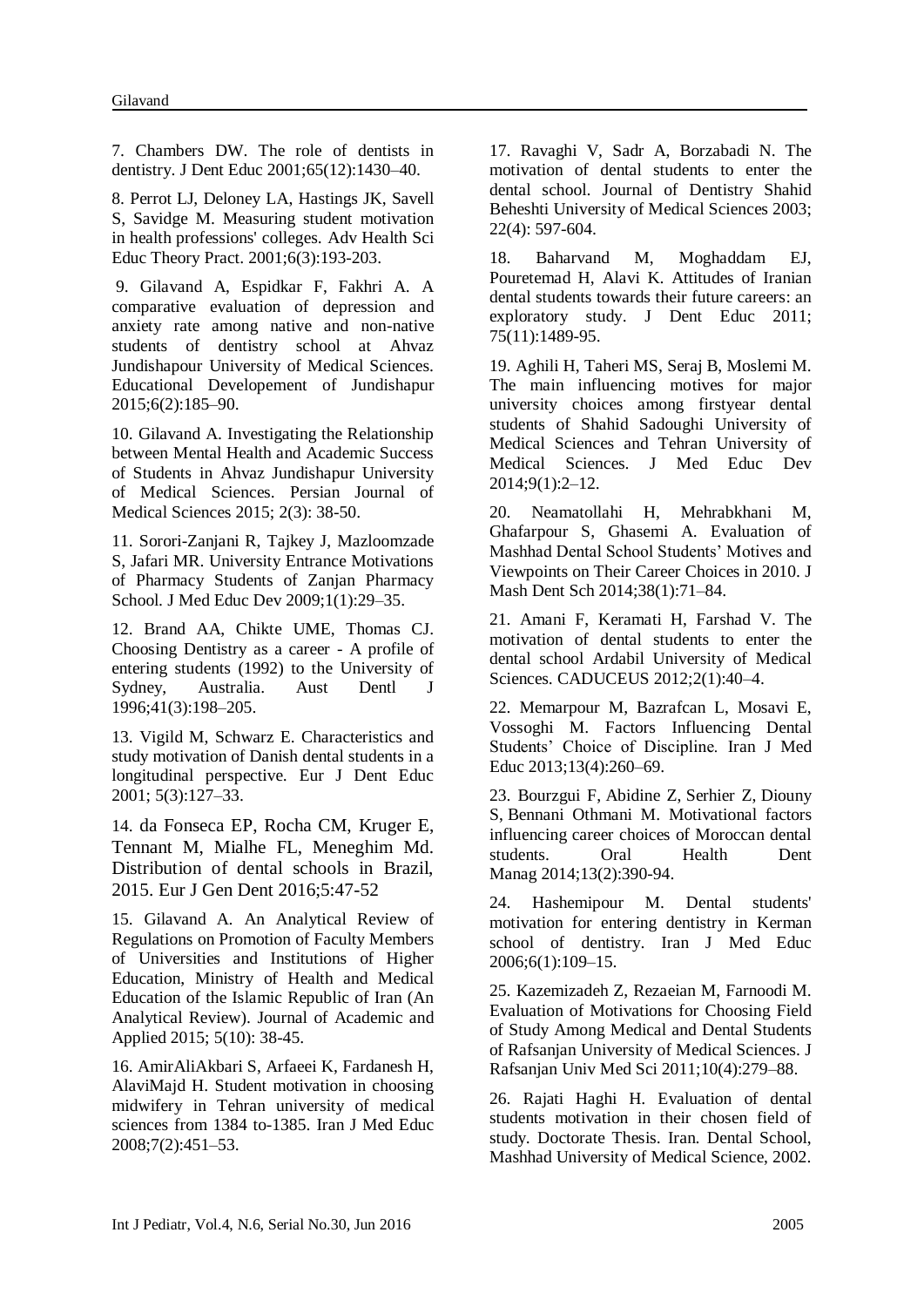27. Hamedi Rad F, Ghaffari T, Hoshyar E. Motivations for Choosing Field of Study among Medical and Dental Students of Tabriz University of Medical Sciences, Tabriz, Iran. Res Dev Med Educ 2014; 3(1): 25-9.

28. Gilavand A, Barekat Gh, Hosseinpour M. Evaluation of Dental Students' Motives and Viewpoints on their Career Choice in Ahvaz. Jentashapir Journal of Health Research 2015; 6(6): 45-9.

29. Gilavand A, Barekat Gh, Hosseinpour M. The Incentives of Dental School Students of the Autonomous Campus of Ahvaz Jundishapur University of Medical Science for Choosing their Field of Study in2015 . [Educational Developement of Jundishapur](http://journals.ajums.ac.ir/journalInfo.php?rQV==wHQ0EDQ6QWSsFGdy9GUsFmbyV3bq9lZ8BEMApDZJ52bpR3Yh9lZ) 2016; 7(1): 64-74.

30. Vahid Dastjerdi M, Mahdian M, Vahid Dastjerdi E, Namdari M. Study Motives and Career Choices of Iranian Medical and Dental Students. Acta Medica Iranica 2012; 50(6): 417-24.

31. [Du Toit J,](http://www.ncbi.nlm.nih.gov/pubmed/?term=Du%20Toit%20J%5BAuthor%5D&cauthor=true&cauthor_uid=24706691) [Jain S,](http://www.ncbi.nlm.nih.gov/pubmed/?term=Jain%20S%5BAuthor%5D&cauthor=true&cauthor_uid=24706691) [Montalli V,](http://www.ncbi.nlm.nih.gov/pubmed/?term=Montalli%20V%5BAuthor%5D&cauthor=true&cauthor_uid=24706691) [Govender U.](http://www.ncbi.nlm.nih.gov/pubmed/?term=Govender%20U%5BAuthor%5D&cauthor=true&cauthor_uid=24706691) Dental students' motivations for their career choice: an international investigative report. [Dent Educ](http://www.ncbi.nlm.nih.gov/pubmed/24706691) 2014;78(4):605-13.

32. [Yan X,](http://www.ncbi.nlm.nih.gov/pubmed/?term=Yan%20X%5BAuthor%5D&cauthor=true&cauthor_uid=24571728) [Zhang X,](http://www.ncbi.nlm.nih.gov/pubmed/?term=Zhang%20X%5BAuthor%5D&cauthor=true&cauthor_uid=24571728) [Jinno Y,](http://www.ncbi.nlm.nih.gov/pubmed/?term=Jinno%20Y%5BAuthor%5D&cauthor=true&cauthor_uid=24571728) [Tachibana K,](http://www.ncbi.nlm.nih.gov/pubmed/?term=Tachibana%20K%5BAuthor%5D&cauthor=true&cauthor_uid=24571728) [Gao J,](http://www.ncbi.nlm.nih.gov/pubmed/?term=Gao%20J%5BAuthor%5D&cauthor=true&cauthor_uid=24571728) [Koyano K,](http://www.ncbi.nlm.nih.gov/pubmed/?term=Koyano%20K%5BAuthor%5D&cauthor=true&cauthor_uid=24571728) et al. Career choice and future design of dental students in China and Japan. [Int Dent J](http://www.ncbi.nlm.nih.gov/pubmed/24571728) 2014; 64(2):68-75.

33. Karibe H, Kawakami T, Suzuki A, Waita S, Ogata K, Aoyagi K, et al. Career choice and attitudes towards dental education amongst dental students in Japan and Sweden. Dent Educ 2009; 13(13): 80-6.

34. Jaiswal AK, Pachava S, Sanikommu S. "Why dentistry? A cross-sectional study of budding dentists in Andhra Pradesh". International Journal of Scientific Study 2014;1(6):17-21.

35. [Anbuselvan GP,](http://www.ncbi.nlm.nih.gov/pubmed/?term=Anbuselvan%20GP%5BAuthor%5D&cauthor=true&cauthor_uid=23946573) [Gokulnathan](http://www.ncbi.nlm.nih.gov/pubmed/?term=Gokulnathan%20S%5BAuthor%5D&cauthor=true&cauthor_uid=23946573)  [S,](http://www.ncbi.nlm.nih.gov/pubmed/?term=Gokulnathan%20S%5BAuthor%5D&cauthor=true&cauthor_uid=23946573) [Praburajan V,](http://www.ncbi.nlm.nih.gov/pubmed/?term=Praburajan%20V%5BAuthor%5D&cauthor=true&cauthor_uid=23946573) [Rajaraman G,](http://www.ncbi.nlm.nih.gov/pubmed/?term=Rajaraman%20G%5BAuthor%5D&cauthor=true&cauthor_uid=23946573) [Kumar](http://www.ncbi.nlm.nih.gov/pubmed/?term=Kumar%20SS%5BAuthor%5D&cauthor=true&cauthor_uid=23946573)  [SS,](http://www.ncbi.nlm.nih.gov/pubmed/?term=Kumar%20SS%5BAuthor%5D&cauthor=true&cauthor_uid=23946573) [Thagavelu A.](http://www.ncbi.nlm.nih.gov/pubmed/?term=Thagavelu%20A%5BAuthor%5D&cauthor=true&cauthor_uid=23946573) A study among dental students regarding the factors influenced dental students to choose dentistry as career. [J](http://www.ncbi.nlm.nih.gov/pubmed/23946573)  [Pharm Bioallied Sci.](http://www.ncbi.nlm.nih.gov/pubmed/23946573) 2013; 5(Suppl 1):S36-8.

36. Rashmi M, Virjee K, Yadava TS, Vijayakumar N, Shoba M. Dentistry as a career: Motives and perception of dental students attending Dental Colleges in Bengaluru city, Karnataka, India. J Indian Assoc Public Health Dent 2014; 12:194-98.

37. [Banabilh SM.](http://www.ncbi.nlm.nih.gov/pubmed/?term=Banabilh%20SM%5BAuthor%5D&cauthor=true&cauthor_uid=23486897) Career decisions of undergraduate dental students at the University of Science and Technology, Yemen. [J Dent](http://www.ncbi.nlm.nih.gov/pubmed/23486897)  [Educ](http://www.ncbi.nlm.nih.gov/pubmed/23486897) 2013; 77(3):331-36.

38. [Mashlah AM.](http://www.ncbi.nlm.nih.gov/pubmed/?term=Mashlah%20AM%5BAuthor%5D&cauthor=true&cauthor_uid=22764439) Dentistry students' reasons for choosing dentistry as a career in Damascus University. [East Mediterr Health J](http://www.ncbi.nlm.nih.gov/pubmed/22764439) 2012; 18(5):508-14.

39. Hallissey J, Hannigan A, Ray N. Reasons for choosing dentistry as a career-A survey of dental students attending a dental school in Ireland during 1998-99. Eur J Dent Educ 2000; 4(2): 77-81.

40. Crossley ML, Mubarik A. A comparative investigation of dental and medical students' motivation towards career choice. Br Den J 2002; 193(8): 471-73.

41. Scarbecz M, Ross JA. Gender differences in first-year dental student's motivation to attend dental school. J Dent Educ 2002; 66(8): 952-61.

42. Nashleanas M, McKernan S, Kuthy R, Qian F. Career influences among final year dental students who plan to enter private practice. [BMC Oral Health](http://www.ncbi.nlm.nih.gov/pubmed/24606674) 2014;14:18.

43. Aguiar CM, Veiga Pessoa MA, Camara AC, Perrier RA, De figueiredo JA. Factors involved in the choice of dentistry as an occupation by pernambuco dental students in Brazil. J Dent Educ 2009; 73(12): 1401-7.

44. [Dos Santos BF,](http://www.ncbi.nlm.nih.gov/pubmed/?term=dos%20Santos%20BF%5BAuthor%5D&cauthor=true&cauthor_uid=23486898) [Nicolau B,](http://www.ncbi.nlm.nih.gov/pubmed/?term=Nicolau%20B%5BAuthor%5D&cauthor=true&cauthor_uid=23486898) [Muller K,](http://www.ncbi.nlm.nih.gov/pubmed/?term=Muller%20K%5BAuthor%5D&cauthor=true&cauthor_uid=23486898) [Bedos C,](http://www.ncbi.nlm.nih.gov/pubmed/?term=Bedos%20C%5BAuthor%5D&cauthor=true&cauthor_uid=23486898) [Zuanon AC.](http://www.ncbi.nlm.nih.gov/pubmed/?term=Zuanon%20AC%5BAuthor%5D&cauthor=true&cauthor_uid=23486898) Brazilian dental students' intentions and motivations towards their professional career. Journal of Dental Education. J Dent Educ 2013; 77(3): 337-44.

45. [Tanalp J,](http://www.ncbi.nlm.nih.gov/pubmed/?term=Tanalp%20J%5BAuthor%5D&cauthor=true&cauthor_uid=22659710) [Ilguy D,](http://www.ncbi.nlm.nih.gov/pubmed/?term=Ilguy%20D%5BAuthor%5D&cauthor=true&cauthor_uid=22659710) [Dikbas I,](http://www.ncbi.nlm.nih.gov/pubmed/?term=Dikbas%20I%5BAuthor%5D&cauthor=true&cauthor_uid=22659710) [Oktay I.](http://www.ncbi.nlm.nih.gov/pubmed/?term=Oktay%20I%5BAuthor%5D&cauthor=true&cauthor_uid=22659710) Demographic profile and future expectations of students enrolled in a Turkish private dental school. [J Dent Educ.](http://www.ncbi.nlm.nih.gov/pubmed/23486898) 2013;77(3):337-44.

46. Vigild M, Schwarz E. Characteristics and study motivation of Danish dental students in a longitudinal perspective. Eur J Dent Educ 2001; 5(3):127–33.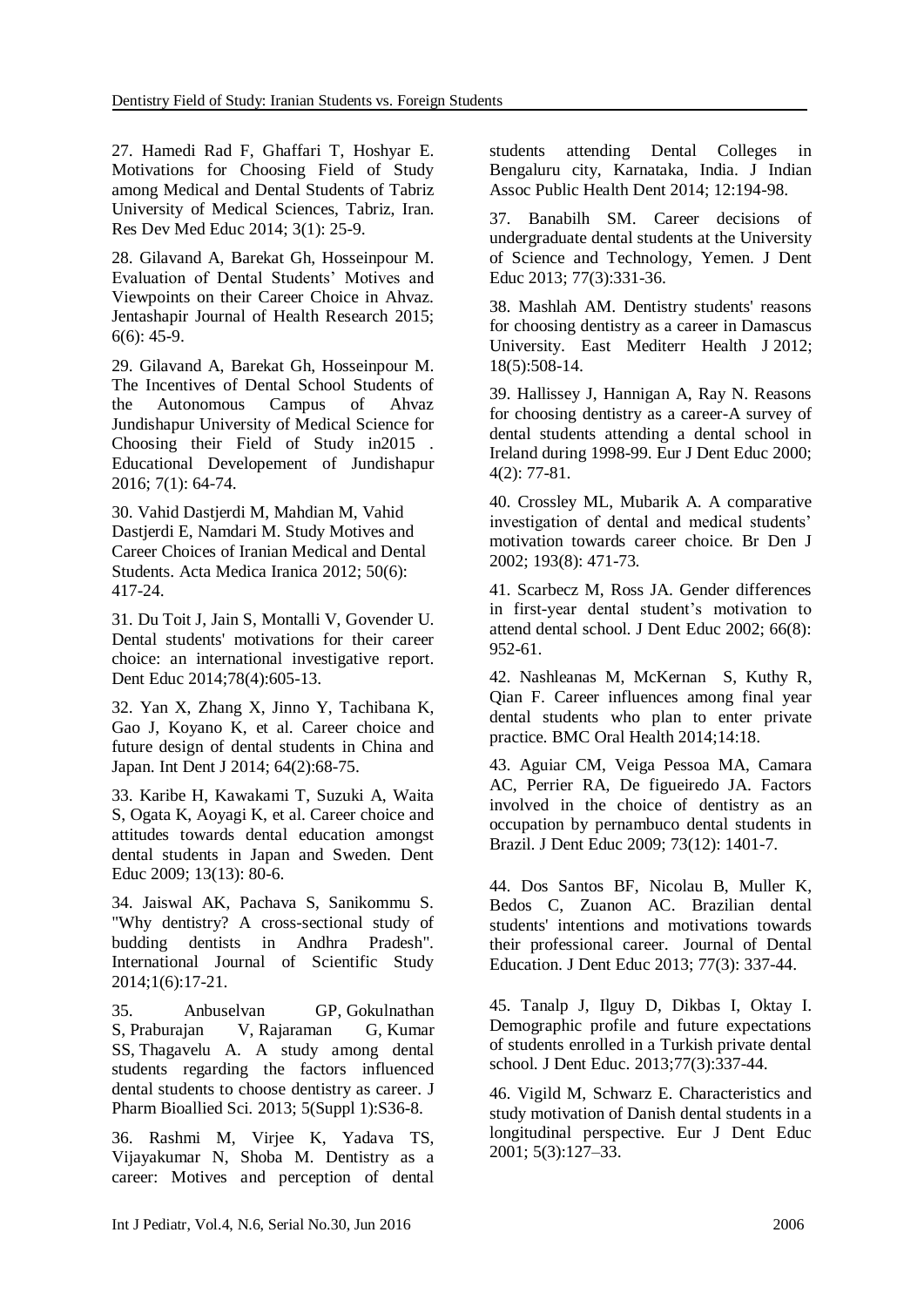.

47. Rodrigo JM, Michael VM, Tracey W, Murray T, Roderick IM, Theo G. Sociodemographic backgrounds and career decisions of Australian and New Zealand dental students. Dent Educ 2006; 70(2): 169- 78.

48. Hennequin M, Tubert S, Devillers A, Muller M, Michailesco P, Peli JF, et al. Socioeconomic and schooling status of dental undergraduates from six French universities. Eur J Dent Educ 2002; 6(3): 95-103.

49. Stewart FMJ, Drummond JR, Carson L, Hoad Reddick G. The future of the profession: A survey of dental school applicants. Br Dent J 2004; 197(9): 569-73.

50. Gietzelt D. Social profile of first-year dentistry students at the University of Sydney. Aust Dent J 1997; 42(4): 259-66.

51. Morriss S. What kind of people want to became dentist? General dental council recruitment working party survey of first year undergraduate dental students. Br Dent J 1992; 173(4):143-44.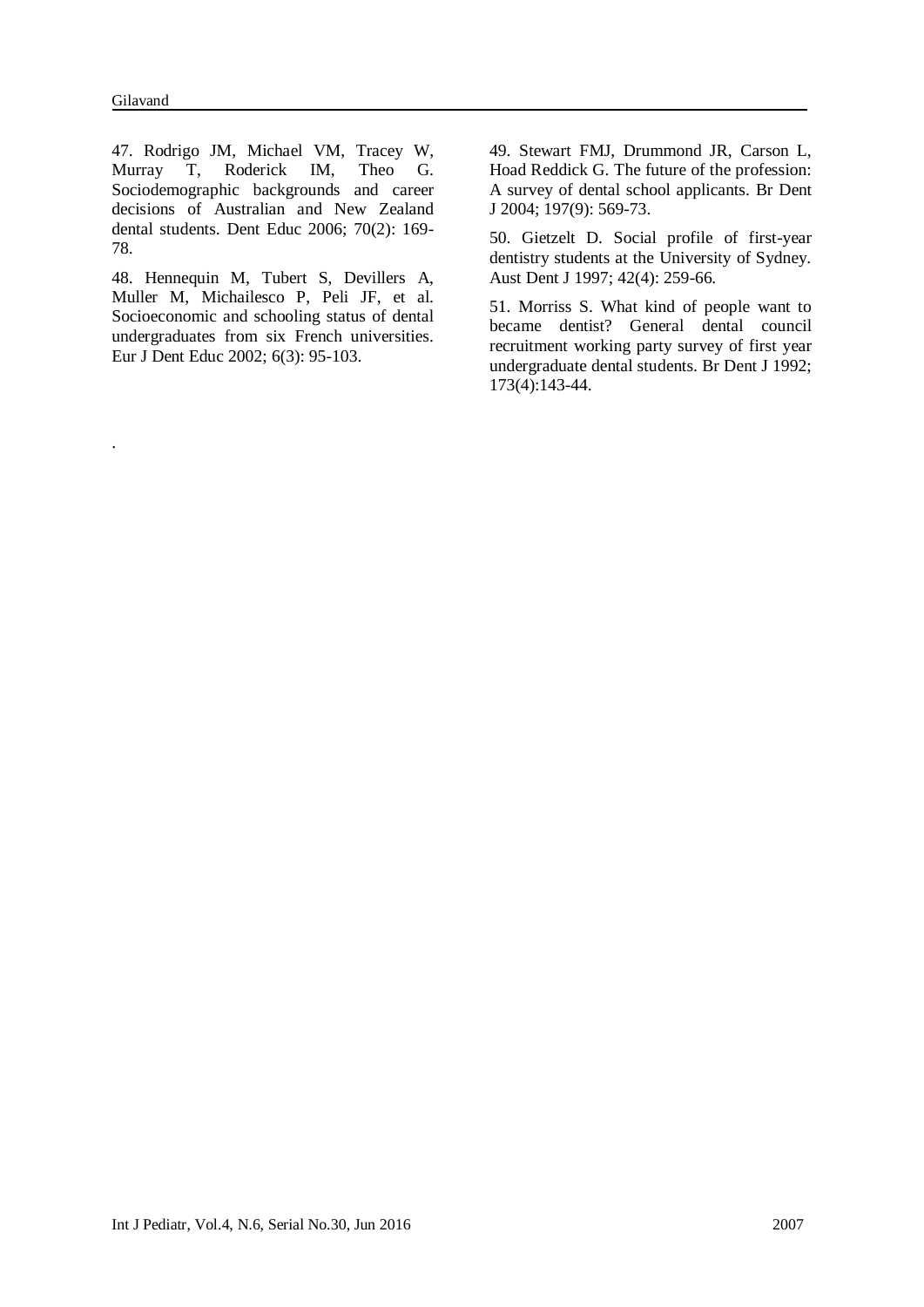### Dentistry Field Study: Iranian Students vs. Foreign Students

 **Table 1:** Motivations of students to choose dentistry field of study

| Title                                                                                                                                                                                                             | Authors (Year)            | Country and city studied   | Motivations of students to choose dentistry<br>field of study                                                                                                                                                                                                                                       | Article Design   |
|-------------------------------------------------------------------------------------------------------------------------------------------------------------------------------------------------------------------|---------------------------|----------------------------|-----------------------------------------------------------------------------------------------------------------------------------------------------------------------------------------------------------------------------------------------------------------------------------------------------|------------------|
| The motivation of dental students to enter the<br>dental school                                                                                                                                                   | Ravaghi et al. (2003)     | Iran-Tehran city           | Job income, social status, job security and decent<br>working time                                                                                                                                                                                                                                  | Research article |
| Attitudes of Iranian dental students towards their<br>future careers: an exploratory study                                                                                                                        | Baharvand et al. (2013)   | Iran-Tehran city           | Private practice, prestigious profession with high<br>social status.                                                                                                                                                                                                                                | Research article |
| main influencing motives for major<br>The<br>choices among firstyear<br>dental<br>university<br>students of Shahid Sadoughi University of<br>Medical Sciences and Tehran University of<br><b>Medical Sciences</b> | Aghili et al. (2014)      | Iran -Tehran and Yazd city | Tehran: individual's continual desire, reputation<br>of Dentistry profession among people and<br>economic income were the most important<br>incentives for dentistry students'<br>Yazd: a person's continual desire, a high rank in<br>university entrance exam and having an<br>independent clinic | Research article |
| Evaluation of Mashhad Dental School Students'<br>Motives and Viewpoints on Their Career<br>Choices in 2010                                                                                                        | Nematollahi et al. (2014) | Iran-Mashhad city          | High income, social status, job security and<br>decent working time of dental profession                                                                                                                                                                                                            | Research article |
| The motivation of dental students to enter the<br>dental school Ardabil University of Medical<br><b>Sciences</b>                                                                                                  | Amani et al. (2012)       | Iran-Ardebil city          | Interest in the dentistry discipline and serving the<br>people                                                                                                                                                                                                                                      | Research article |
| Factors Influencing Dental Students' Choice of<br>Discipline                                                                                                                                                      | Memarpour et al. (2013)   | Iran                       | Social respectable employment, reliable career<br>prospect and high income                                                                                                                                                                                                                          | Research article |
| Motivational factors influencing career choices<br>of Moroccan dental students                                                                                                                                    | Bourzgui et al. (2014)    | Iran                       | Desire to help people" and "job opportunities                                                                                                                                                                                                                                                       | Research article |
| Dental students' motivation for entering dentistry<br>in Kerman school of dentistry                                                                                                                               | Hashemipour et al. (2005) | Iran $-Kerman$ <i>city</i> | The communication with people, serve the<br>community, appropriate social status, family<br>recommendation and economic income                                                                                                                                                                      | Research article |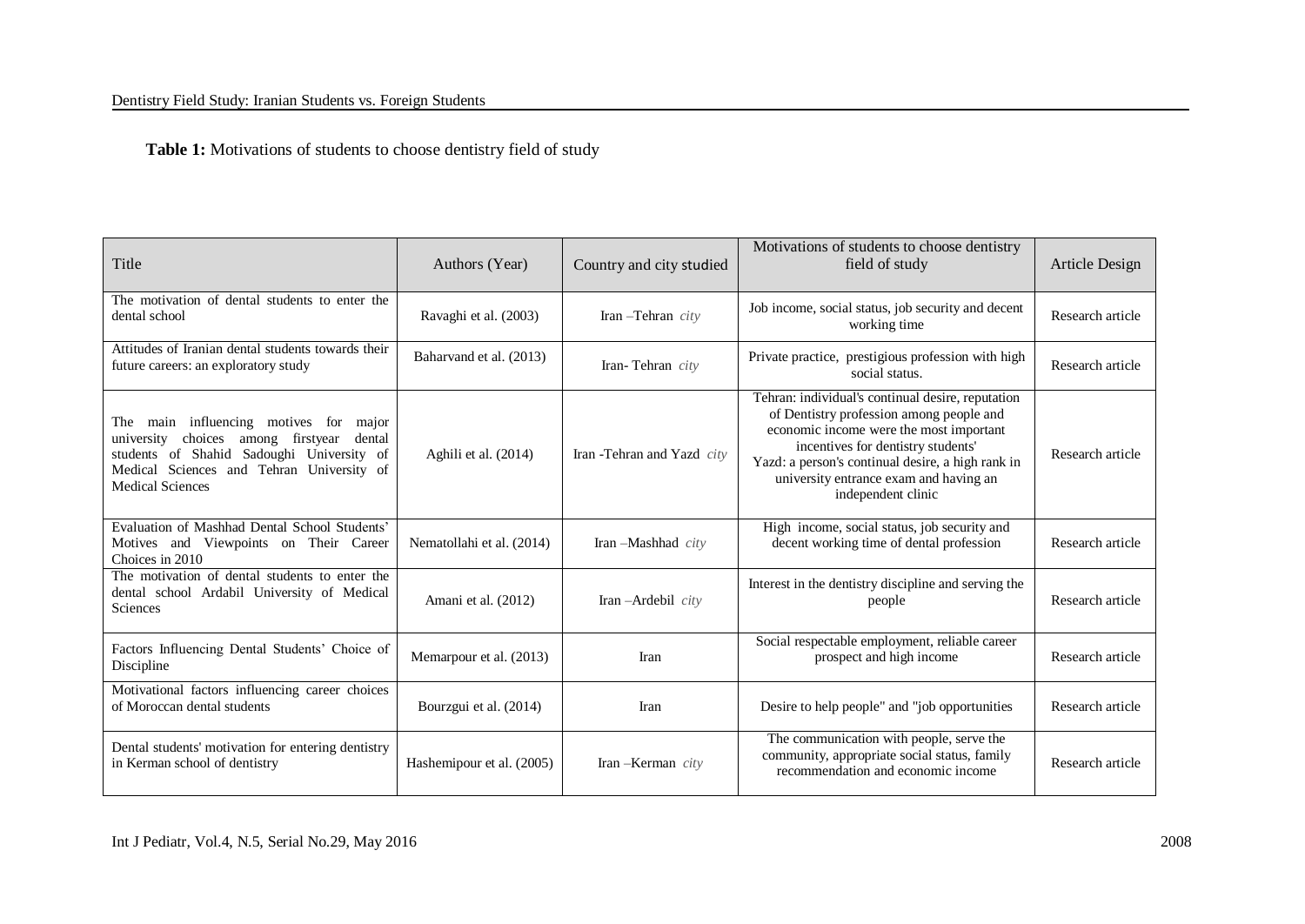| Evaluation of Motivations for Choosing Field of<br>Study Among Medical and Dental Students of<br>Rafsanjan University of Medical Sciences                               | Kazemi et al. (2011)             | Iran-Rafsanjan city                         | High professional status, social status, job<br>security and high income                                                                                                                 | Research article |
|-------------------------------------------------------------------------------------------------------------------------------------------------------------------------|----------------------------------|---------------------------------------------|------------------------------------------------------------------------------------------------------------------------------------------------------------------------------------------|------------------|
| Evaluation of dental students motivation in their<br>chosen field of study                                                                                              | Rejati-Haghi. (2006)             | Iran-Tabriz city                            | Financial incentives                                                                                                                                                                     | Research article |
| Motivations for Choosing Field of Study among<br>and Dental Students of Tabriz<br>Medical<br>University of Medical Sciences, Tabriz, Iran                               | Hamedirad et al. (2014)          | Iran-Tabriz city                            | Social statusand interesting in the field, family<br>recommendationand contact with community<br>members, high income and Serving the<br>community                                       | Research article |
| Evaluation of Dental Students' Motives and<br>Viewpoints on their Career Choice in Ahvaz                                                                                | Gilavand et al. (2015)           | Iran, Ahvaz city<br>(free tuition students) | Independent work condition, income and social<br>position                                                                                                                                | Research article |
| The Incentives of Dental School Students of the<br>Autonomous Campus of Ahvaz Jundishapur<br>University of Medical Science for Choosing their<br>Field of Study in 2015 | Gilavand et al. (2016)           | Iran, Ahvaz city<br>(tuition-paid students) | Independent work condition, income and social<br>position                                                                                                                                | Research article |
| Study Motives and Career Choices of Iranian<br>Medical and Dental Students                                                                                              | Vahid Dastjerdi et al.<br>(2012) | Iran                                        | Work independence and Social factors                                                                                                                                                     | Research article |
| Dental students' motivations for their career<br>choice: an international investigative report                                                                          | Du Toit et al. (2012)            | 6 different countries                       | Time off for family life, helping to poor and<br>underprivileged people                                                                                                                  | Research article |
| Career choice and future design of dental<br>students in China and Japan                                                                                                | Yan et al. (2014)                | Japanese and Chain                          | Japeneases: Helping to others, achieving self-<br>worth and health-care.<br>Chinese students: Financial and prestige reasons<br>and further education to work in university<br>hospitals | Research article |
| Career choice and attitudes towards dental<br>education amongst dental students in Japan and<br>Sweden                                                                  | Karibe et al. (2009)             | Japanese and Swedish                        | Helping to other people, expectations of their<br>family                                                                                                                                 | Research article |
| Why dentistry? A cross-sectional study of<br>in<br>Andhra<br>dentists<br>Pradesh".<br>budding<br>International Journal of Scientific Study                              | Jaiswal AK et al. (2014)         | India                                       | Desire to work in the health care, inability to<br>enter to medicine fileld and independence of<br>working space                                                                         | Research article |
| A study among dental students regarding the<br>factors influenced dental students to choose<br>dentistry as career                                                      | Anbuselvan et al. (2013)         | India                                       | Self-interesting, Social prestige and study<br>population                                                                                                                                | Research article |
| Dentistry as a career: Motives and perception of<br>dental students attending Dental Colleges in<br>Bengaluru city                                                      | Rashmi et al. (2014)             | India - Bengaluru city                      | Caring profession, private practice, Influence,<br>profession, flexibility, remuneration, and<br>versatility                                                                             | Research article |